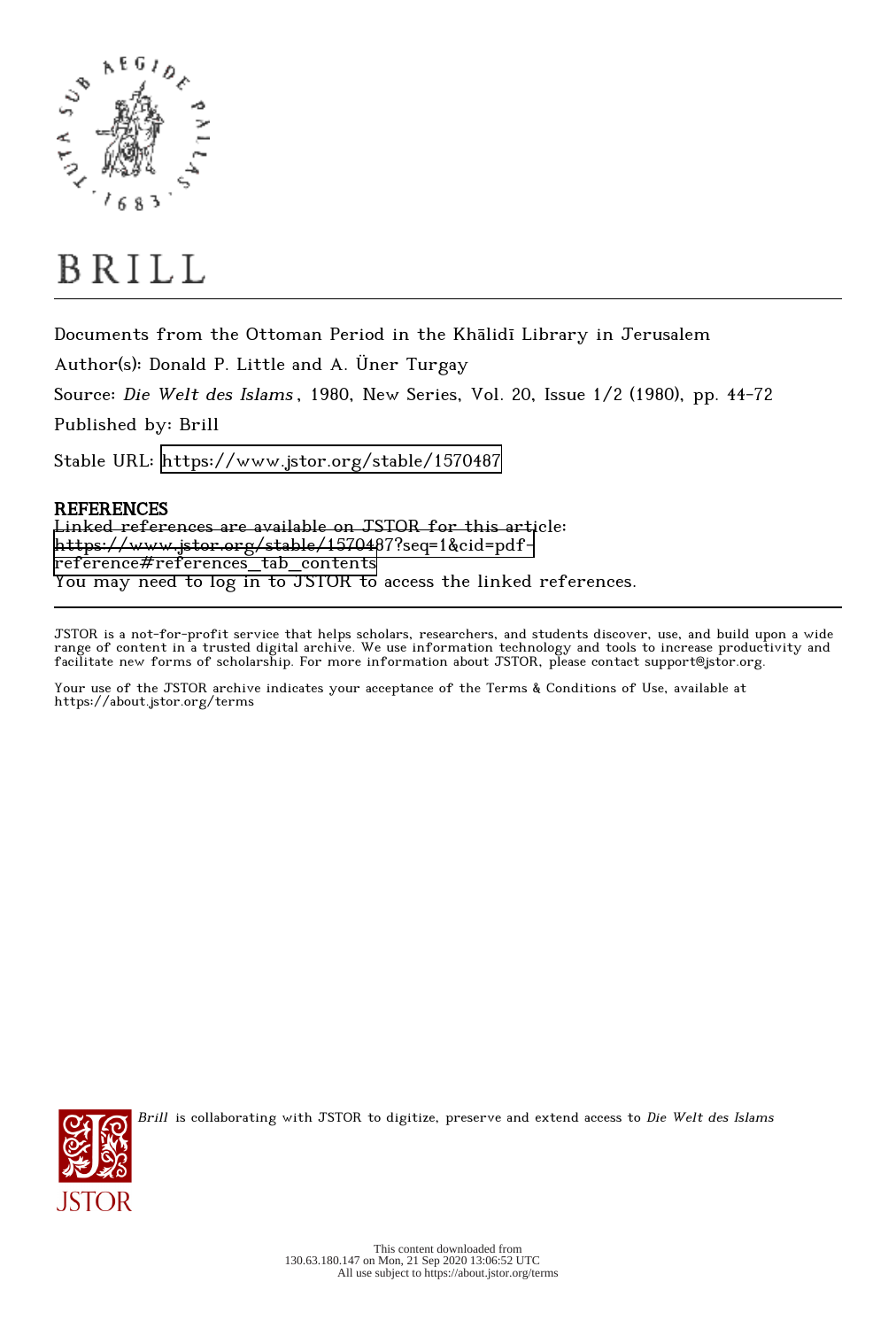## DOCUMENTS FROM THE OTTOMAN PERIOD IN THE KHALIDI LIBRARY IN JERUSALEM

BY

#### DONALD P. LITTLE and A. ÜNER TURGAY

Institute of Islamic Studies, McGill University

In the spring of 1978, when  $I<sup>1</sup>$  was in Jerusalem with a team engaged in conserving and photographing Mamluk documents recently discovered in the Islamic Museum of al-Haram al-Sharif,<sup>2</sup> I was fortunate enough to meet Mr. Haydar al-Khalidi, a former official in the Palestine Ministry of Education and member of one of the most prominent Arab families of Jerusalem. Being informed of my interest in medieval Arabic manuscripts, Mr. Khalidi invited me to visit the Khalidi Library, a family library of which he is chief custodian, located in the Old City of Jerusalem. I was, of course, delighted to accept the invitation, as I knew the Khalidi Library by rumor to be one of the richest private collections of Arabic manuscripts and books anywhere in the world, and my interest in viewing it was considerably heightened by the claim which I had read that it consists of "12,000 books and manuscripts, written in Arabic, English, French, Persian, and Turkish".3 As it turned out this claim was exaggerated by a multiple of two: there are "only" some 6000 items in the library, of which approximately three fourths are in Islamic languages, primarily Arabic, with the remaining quarter

130.63.180.147 on Mon, 21 Sep 2020 13:06:52 UTC

All use subject to https://about.jstor.org/terms

<sup>&</sup>lt;sup>1</sup> Professor Little is responsible for the introductory text of the article and the description of the Arabic documents; Professor Turgay is responsible for the description of the Turkish documents.

<sup>&</sup>lt;sup>2</sup> For a preliminary report on this discovery, see Linda S. Northrup and Amal A. Abul-Hajj, "A Collection of Medieval Arabic Documents in the Islamic Museum at the Haram al-Sarif", Arabica, XXV (1978), 282-91. I am preparing a survey of the entire collection.

<sup>&</sup>lt;sup>3</sup> A. G. Walls, "The Turbat Barakat Khan or Khalidi Library", Levant, VI (1974), 25.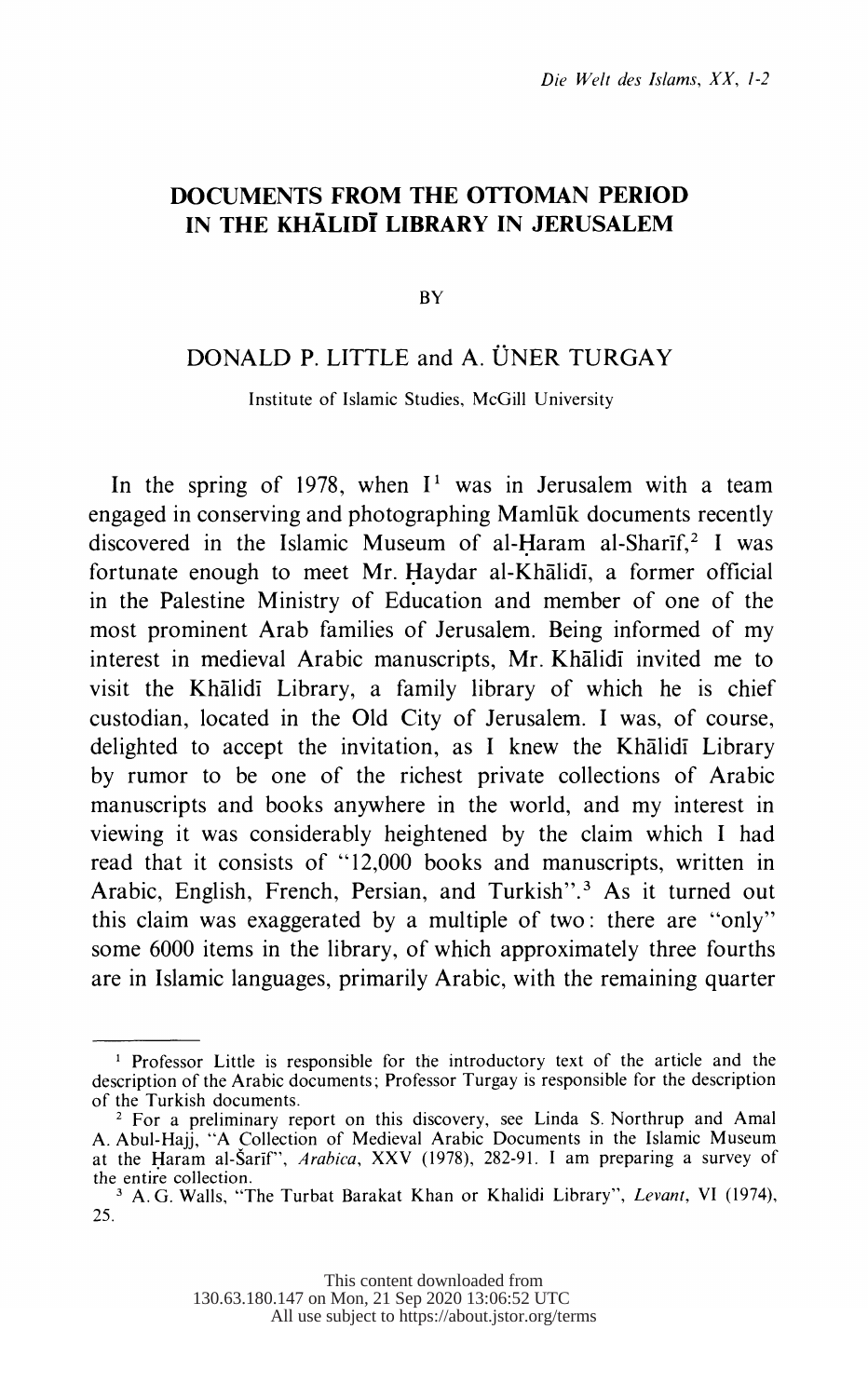in English, French, and German. Nevertheless, even a paltry collection of some 4500 books and manuscripts in Islamic languages seermed worthy of attention during the time that our group was awaiting permission to photograph the documents in the Haram. There is in Mr. Khalidi's possession a handlist of the items in the library, prepared by al-Shaykh Amin al-Ansari, prior to his death in 1954, who was employed as librarian by the supervisors of the Khalidi waqf. Contained in a *daftar*, the list records each work by title and author and assigns to each a reference number. Although Mr. Khalidi kindly permitted me to examine the daftar, I did not have time to study it as carefully as it deserved, being preoccupied with complications involved in photographing the Haram documents, so that I had to content myself with scanning it for manuscripts which might deal with my chief field of interest—the history of Egypt and Syria under the Bahrī Mamlūks. In the process I did learn that the library does contain many manuscripts on Islamic subjects—*figh*, theology, mysticism, grammar, and rhetoric, in the main—which I would guess to be in the hundreds. Needless to say, the publication of a catalogue of these manuscripts would be of no little interest to Islamicists, though, as far as I know, there are no plans for such a project. Other than the original list at the library, there is said to be a copy kept at the University of Jordan in 'Amman.

 The collection is stored in a chamber which, until the establishment of the library in 1900 by Shaykh Raghib al-Khalidi, was used as a family mosque by the Khalidis who lived, and continue to live, in the complex of buildings which they own on Tariq Bab al-Silsila. Before that time the building was used mainly as a tomb, or ceno taph, of a Khwārizmian chieftain named Barakat Khān (d. 644/1246) and his two sons, who served under the Mamluk sultan Baybars.<sup>4</sup> Inscriptions and slabs commemorating their burial are still to be seen in the courtyard outside the library. The walls of the library, including the wall containing the mihrab of the mosque, are covered by tall bookcases filled with manuscripts and books. In one corner sits an old safe made in Marseilles which can be opened only by the trick manipulation of two large keys; the safe, I can attest, is well made. It has not been opened since the death of the shaykh more than

 <sup>4</sup> Ibid., pp. 25, 45.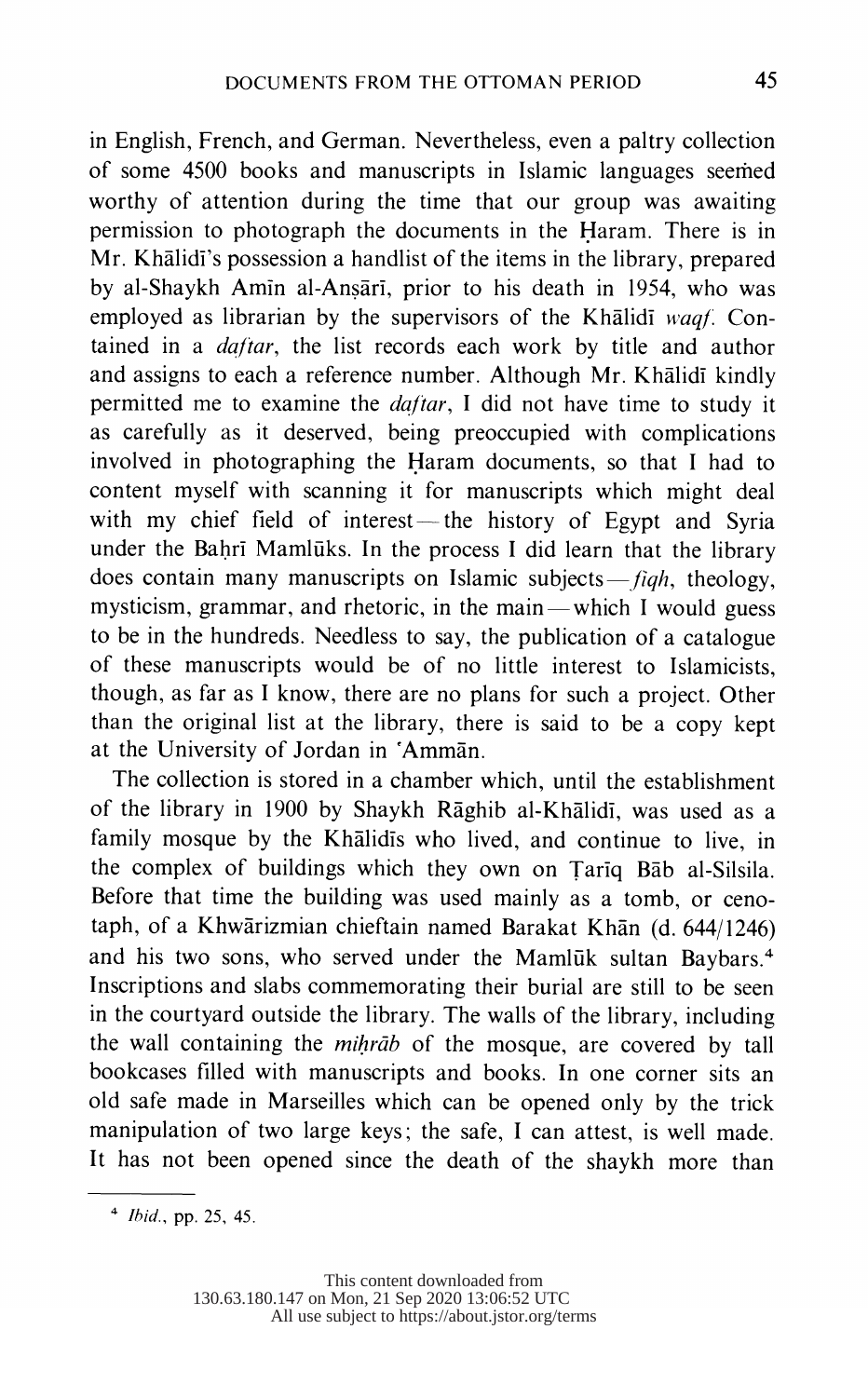fifty years ago and it resisted all the strength and cunning which I could bring to bear upon it, so that its contents remain tantalizingly unknown. Be that as it may, while scrambling up and down a ladder among the bookcases in search of prize possessions to show to my companions and me,.Mr. Khalidi produced, almost as an afterthought, a large portfolio covered with dust, which contained, in addition to a large dried-up beetle, what he called "watha" iq 'a'iliyya"—family papers. These, to our startled eyes, turned out to be approximately fifty documents of various sizes and scripts, some of which unmistak ably bore Ottoman *tughrā's*. Though it was not an appropriate occasion to examine the documents at leisure, it was obvious even from a glimpse that they could be of importance, and I did not hesitate to convey this judgment to Mr. Khalidi, along with the request for permission to photograph them. Not unexpectedly, this request was denied.

 During the next two weeks Mr. Khalidi received me at his home, which is a few doors away from the library, on two more occasions which I used to peruse the *daftar* in search of Mamluik manuscripts. In vain. On both occasions the subject of the family documents was brought up, and both times I stressed the importance of taking steps to insure their preservation and, if possible, their use by scholars. These steps I regarded as urgent in view of the fact that the house adjacent to the library and overlooking its courtyard had been con fiscated by the Israeli army. The army charged that a bomb had been found there, with the assumption that it was going to be used by Arab terrorists against Jews making their way to the Wailing Wall. Mr. Khalidi claims that the Israelis themselves planted the bomb so that they could confiscate the house. Whatever the case may be, this development did not bode well, in my opinion, for the Khalidi Library. Nevertheless, with unfailing courtesy, Mr. Khalidi resisted my pleas until the last moment when I was bidding him good-by in front of his house and expressed my willingness to return to Jerusalem if he should ever change his mind about photographing the documents. Much to my surprise he granted permission on the spot to photograph them on the following day. This was done, in duplicate, by a pro fessional photographer.5 One set of negatives remains in the possession

 <sup>5</sup> Mr. Martin Lyons, assisted by Miss Linda S. Northrup and myself.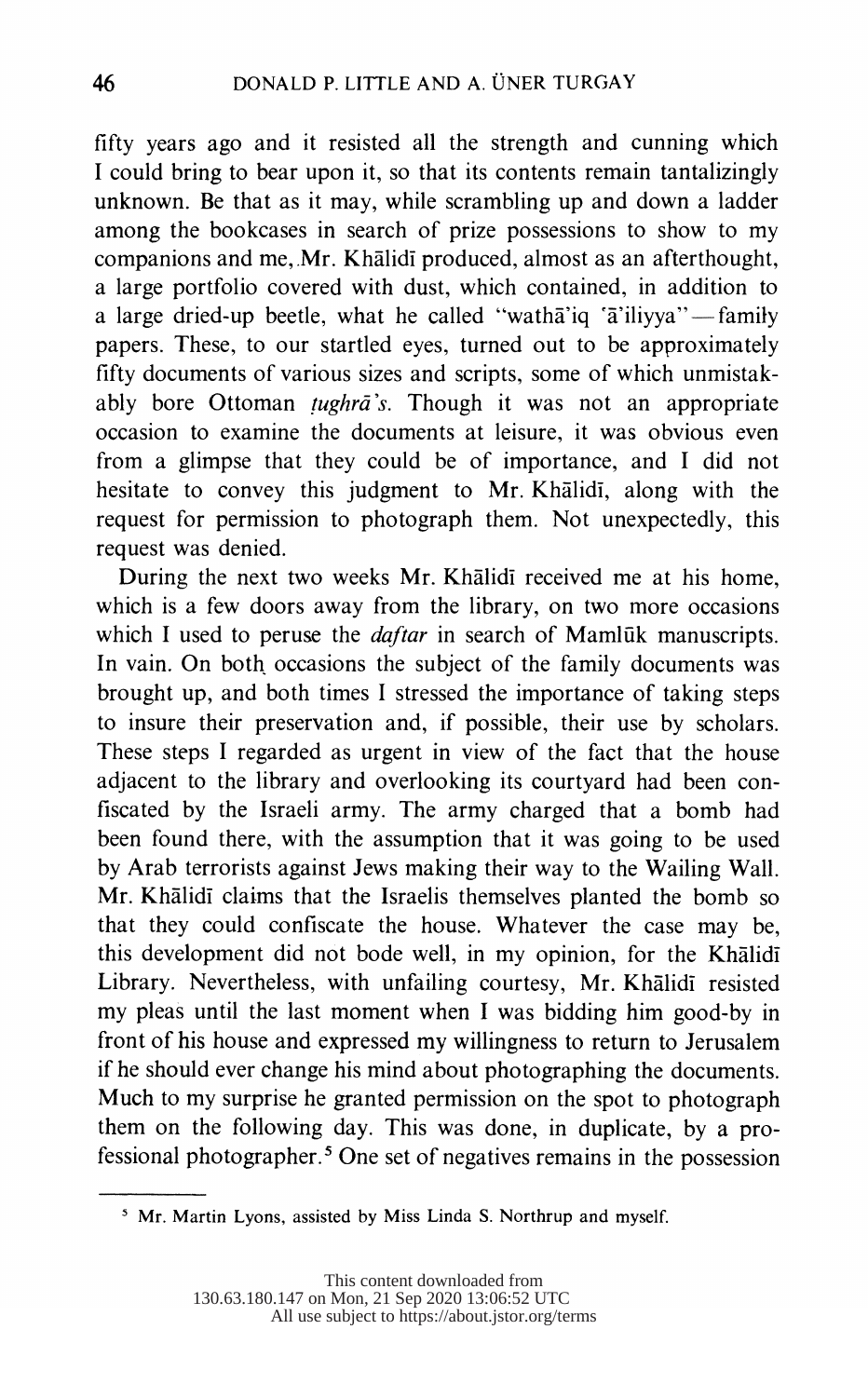of Mr. Khalidi, and one is deposited at the McGill Institute of Islamic Studies, where they are available for research by qualified scholars.

 The collection is comprised of forty-six documents, thirteen of which are handwritten in Ottoman Turkish and thirty-three in Arabic; one document is printed in Arabic. They span a period of some 239 years, the earliest having been written in 1093/1682, during the reign of Mehmet IV, and the latest in 1340/1921, when Jerusalem had been liberated from Ottoman rule. Of the twelve Turkish documents, two are dated in the late seventeenth century, seven in the eighteenth, and three in the nineteenth century; one bears no date. Of the thirty-three Arabic documents, one is dated in the seventeenth century, ten in the eighteenth, eleven in the nineteenth, and eleven in the early twentieth century. Thus, of the total, the largest number (seventeen) comes from the eighteenth century, followed by fourteen from the nineteenth, eleven from the twentieth, and three from the seventeenth. Though the total number of documents is few, they cover a broad period of time in the history of Jerusalem under Ottoman and British occu pation. There is also a wide range of content represented by the docu ments, which, accordingly, is reflected in a variety of types of docu ments. Of the Turkish documents, nine are royal berats-decrees of appointment-of which eight bear the tughra's of Ottoman sultans, naming residents of Jerusalem, who are sometimes explicitly identified as members of the Khalidi family, to various offices in Jerusalem, ranging from custodians of *awqaf* and chief clerk of the Jerusalem Shari'a Court, to khatib of al-Aqsa Mosque, mudarrisin, etc. These give an initial impression of the prominence of the Khalidi family in the religious and bureaucratic life of the city during the Ottoman period. Only one of the Arabic documents (#38), issued by the Divan in Damascus, constitutes an appointment to office, and appropriately, the Arabic script and style in which it is cast are heavily influenced by Ottoman. Another of the Turkish documents reinforces the im pression already mentioned that the Khalidis were prominent in Jeru salem public life. Document #36 is a register of thirteen appointments and honors awarded to Mūsā al-Khālidī from 1872 to 1906. Several of these appointments concern offices in the Shari'a Court in Jerusalem, but several are related to Mūsā's ranks and grades assigned elsewhere in the empire, specifically in *madrasas* in Edirne and Izmir. The remaining three Turkish documents are of a different nature. One of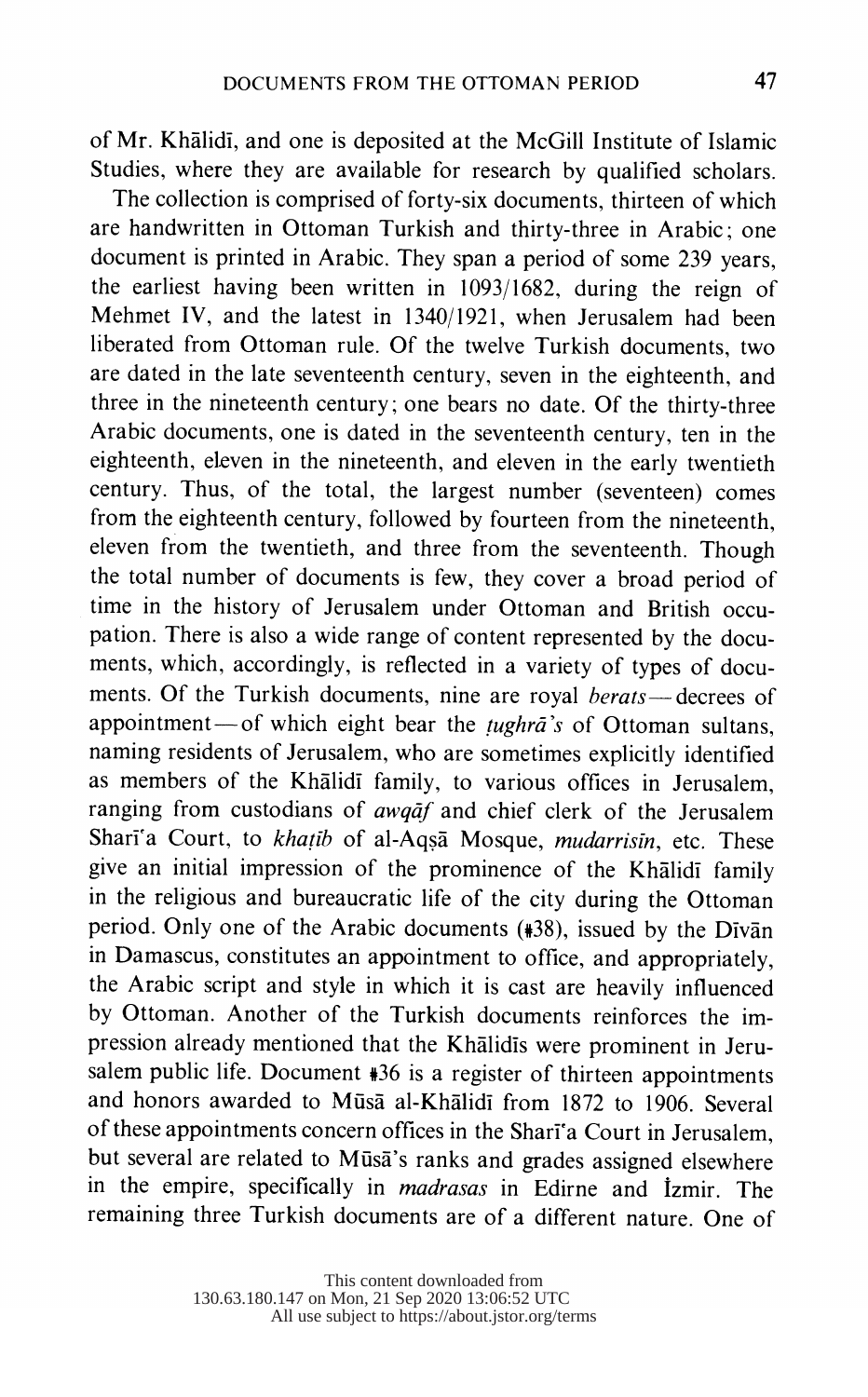them, for which there are two counterparts in Arabic documents, is an order instructing that specific individuals be alloted a sum of money from the annual purse *(surra)* sent each year to Jerusalem from the Ottoman capital. The other two Turkish documents are more substantial and therefore more interesting. One (#37) is a *firman*  of 1257/1841 regarding a commercial treaty concluded by the Ottoman sultanate with Great Britain and France; the other (#35), signed by some forty-five notables in Jerusalem and including several Khalidis, concerns an uprising which occurred at the Jerusalem Fortress at an unspecified date.

 In contrast to the documents written in Ottoman Turkish, almost all of which are connected in some way or another, as we have seen, with royal affairs, the Arabic documents, with one exception, deal with private affairs. The one exception is a printed copy of the Ottoman call to *jihad* in Arabic against the Triple Entente in 1914, accompanied by the *fatwas* issued by the Shaykh al-Islam supporting the call. It is a fascinating document and I was quite excited when I first realized what it is, because, though I had frequently seen references to such a document, I had never seen it published or translated. I have still not found publication of the entire text, but I have located a translation of the call itself, without the *fatwas* or the signatures, in the book by Ahmad Emin [Yalman] entitled Turkey in the World War.<sup>6</sup> Probably the entire document should be translated and published. The thirty-two other documents in Arabic can be divided into several categories. Over half, eighteen to be precise, deal in some way or another with real estate. This category can be sub divided. One group of seven documents deals with simple transactions in which property was transferred from one owner to another by sale, rent, or redistribution. A second group of documents, ten or eleven in number, concerns waqfs, or property which though it had been removed from the market through its transformation into a trust or endowment, was still subject to manipulations which were

 <sup>6 (</sup>New Haven: Yale University Press, 1930), pp. 174-77. Apparently unaware of this translation, Professor Geoffrey Lewis has recently published another one, "The Ottoman Proclamation of Jihad in 1914", in Arabic and Islamic Garland. Historical, Educational and Literary Papers Presented to Abdul-Latif Tibawi, ed. Adel Awa et al., (London: Islamic Culture Centre, 1977), pp. 159-65. Lewis also gives a translation of the fatwas, which is based on versions which appeared in Turkish and French newspapers.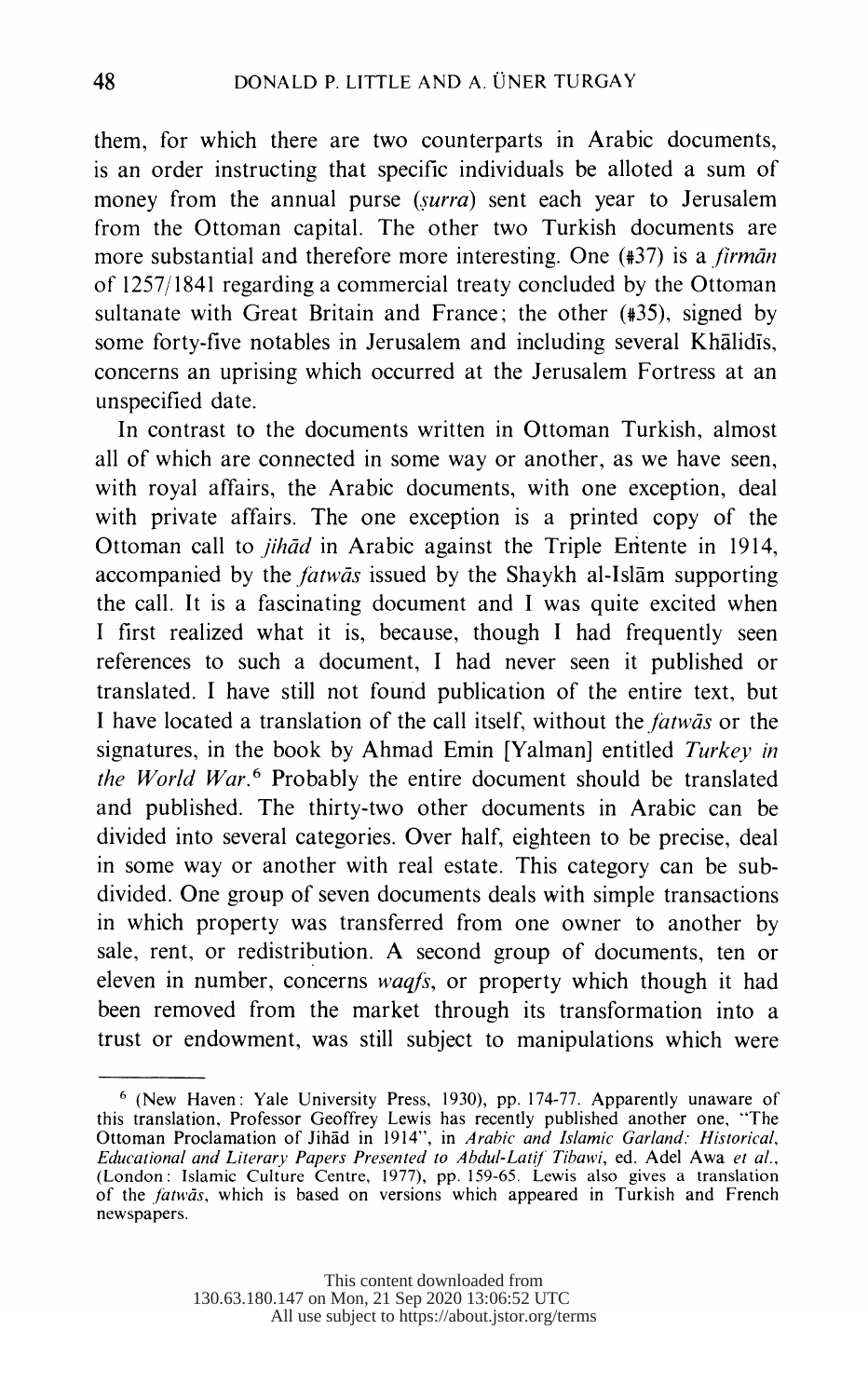recorded in documents. All the documents dealing with property, whether *waaf* or otherwise, are in the form of judicial records issued either by an individual judge in his own capacity or by the Shari'a Court in Jerusalem. Some of these judicial documents merely record, in a legally-recognized manner, the transfer of property from one person to another: they identify the parties to the transaction, define the property boundaries, state the terms of sale, including the price, as well as any conditions to the transaction agreed upon by the parties. Needless to say, such documents are of considerable interest to the historian from several points of view-legal, topographical, demographic, economic, etc. Other documents, more complex and interesting, record disputes over ownership and disposition of property which were argued in the Jerusalem Court and which register the workings of the Islamic legal system in all its complexity. This com plexity is most amply demonstrated by document #46, which is a record of a dispute over the buildings which the Department of Education erected on waqf property. This document is the longest one in the collection: 410 centimeters, or approximately thirteen feet, long. To state the obvious again, I would mention that this type of document is also valuable to the historian if he is at all interested in the complexity and the high degree of organization of the society which the document reflects.

 There are several other judicial documents in the collection. Two of these (#9 and 14) make allotments from the Ottoman purse sent annually to Jerusalem from the Sublime Porte. There are two marriage contracts (#19 and 20). Oddly enough, the names of the bride and groom do not permit us to identify them as members of the Khalidi family, though in both cases Khalidis signed the contracts as witnesses. Another judicial document (#30) is a copy of a court record of a domestic dispute over money, in which a wife, using a Khalidi as her wakil, claims that her husband had left her without support (nafaqa). The last judicial document (#27) concerns a dispute over moveable property, in this case, appropriately enough, a book-the  $Fat\bar{a}w\bar{a}$  of 'Ali Afandi, which was in the possession of 'Ārif Afandi al-Khālidīpresumably in the library-and which the defendant claimed had been made a waaf for the male progeny of one Mansur b. Nasr Allah Qaraja, from whom he claimed descent. On behalf of book lovers and library users, it is a pleasure to report that the judge, after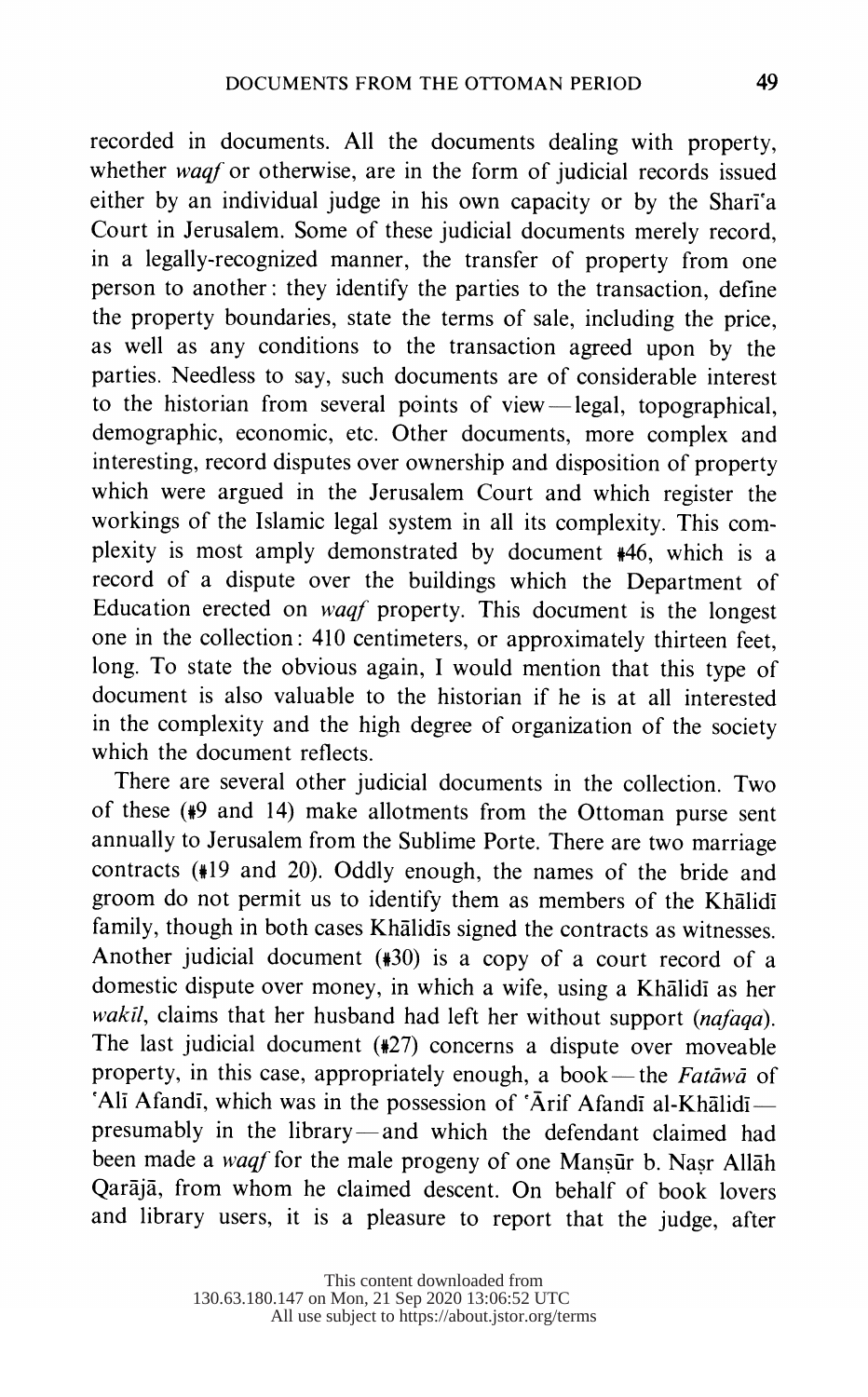reviewing testimony as to the plaintiff's genealogy, ruled in his favor and ordered 'Arif Afandi to make the book accessible to the plaintiff. In this connection I might note parenthetically that the holdings of the Khalidi Library are still not accessible to everyone, though apparently they once were. In a Handbook of Palestine and Trans-Jordan published in 1934, the library is said to be "open to the public", though "books and MSS. are lent only by special permission".7 In a book published thirty years later, in 1974, Mr. Ori Stendel, one-time Deputy Adviser to the [Israeli] Prime Minister on Arab Affairs notes:

 The Hal'di [sic.] family also seized its place in the power structure at that time. Alha'aldiyah [sic.], the family library, reflects their period of glory. To this day its treasures include ancient manuscripts, rare books, and documents from the Ottoman period. (The library is now locked, its keys held by Hider Al'Aldi [sic.], current head of the family. About a year ago I was among the few who were permitted to enter. The library has been neglected and shows considerable disorder, but undoubtedly contains much valuable research material).8

 A last group of documents can be classified as private, in the sense that they were not issued by a judge or a court and pertain to private affairs. One  $(416)$  is a notation of the geneaology of the Khalidi family which traces the descent of Mahmud al-Khalidi, who was alive in 1921, when the document was written, through all his direct male ancestors, back to the famous Arab general Khalid ibn al-Walid, nicknamed the Sword of God, and conqueror of Jerusalem in 17/638, from whom the family derives its name and much of its prestige. Two documents are of a religious nature. One  $(*31)$  is an *ijāza* which grants to al-Shaykh 'Abd al-Rahman ibn Riyad b. Naddar al-Dihlawi al-Hindi, who was shaykh of the Zāwiyat al-Hunūd in Jerusalem, full membership and privileges in the Qādiriyya order of Sufis. How or why this document should have found its way into the Khalidi family papers I cannot explain at this time. The last document (#42) and one of the most complex in the entire collection, is also an *ijāza*, though in this case not a Sufi one, which authorizes Sayyid Mūsā al-Khālidī to transmit a *hadith qudsi*, that is to say a sacred tradition which transmits the words of God himself rather than those of the Prophet Muhammad. From the form of the document, which contains

 <sup>7</sup> Sir Harry Luke and Edward Keith Roach (London: Macmillan and Co., 1934),

p. 197.<br><sup>8</sup> "The Arabs in Jerusalem", in *Jerusalem*, ed. John M. Oesterreicher and Anness Sinai (New York: The John Day Co., 1974), p. 152.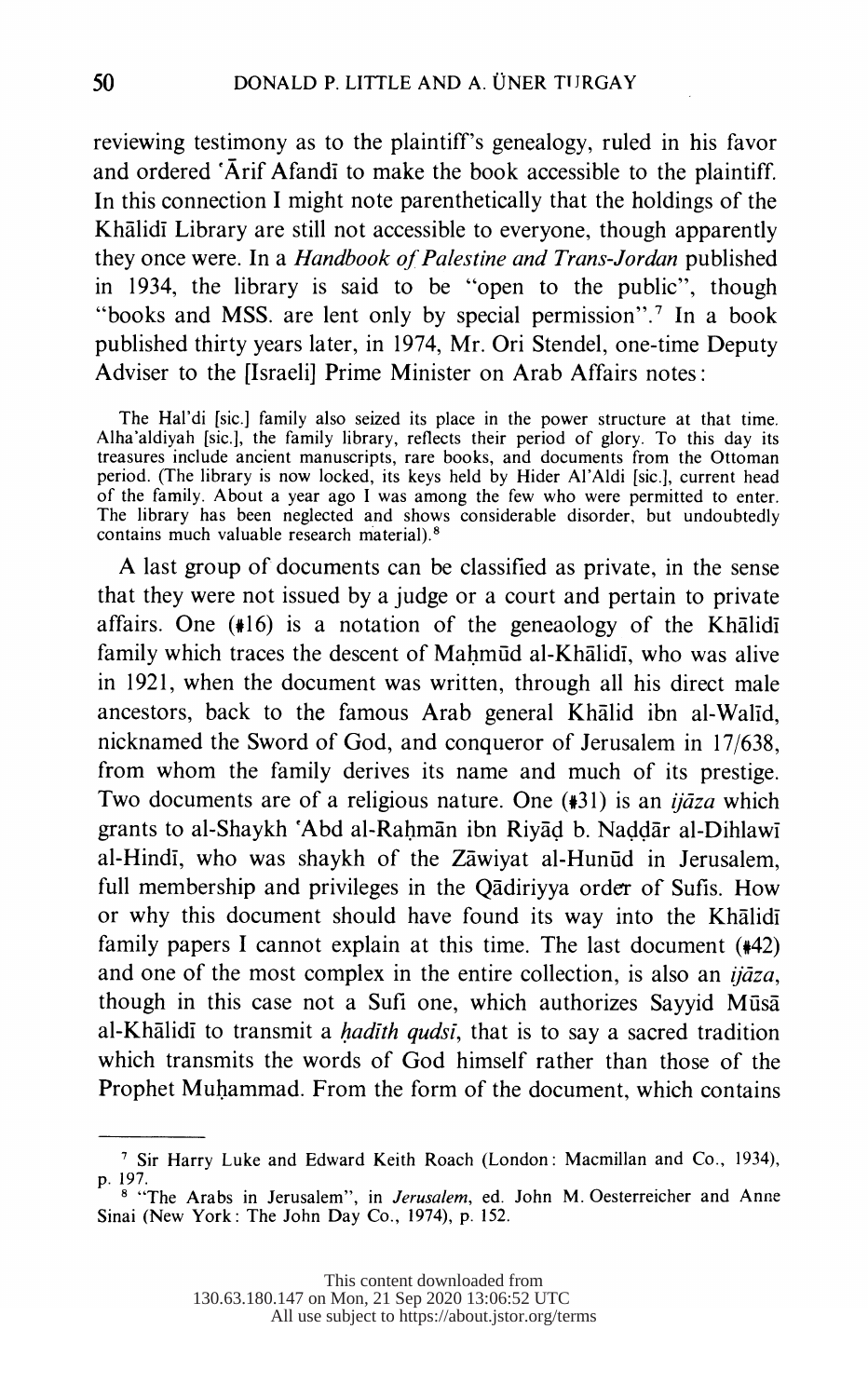the genealogy of Musa, it is clear that the privilege granted to him was based to some extent on his descent from Khalid ibn al-Walid. It should be mentioned in passing that this is a mystery document, in that the name of the principal issuer has been obliterated, for reasons which I am unable to explicate. Again, however, I would take the document as evidence of the prestige which the Khalidi family enjoyed. Both of these *ijazas* merit publication if only for their value as specimens of such documents.

 What is the significance of the Khalidi documents? This question will remain difficult to answer until they are analyzed by experts in the history of Jerusalem under the Ottomans. Still, a tentative judg ment can be made. It is obvious that documents are of greatest value as primary sources when they exist in large numbers in archival form, as the records of an institution in the form and order in which the institution organized and used them. The Khalidi documents are neither numerous nor organized: they represent a few documents which were preserved apparently by chance by a family which was obviously interested in preserving the written word in any form what soever. Yet this fact alone is not without importance, because, unless I am mistaken, the Khalidi documents, few though they may be, constitute the only collection of family documents which so far have come to light in the Islamic world. This is not to say that there are no collections of Muslim documents in, or from, private hands; I have found one reference to a collection of papers now held by the National Library of Bulgaria, which once belonged to one Husrev Pasa of Samokovo, as well as two private collections in Hungary, though I have not been able to determine whether these are family papers.9 Though there may well be, and probably are, collections of papers tucked away by other Muslim families elsewhere in the Islamic world, they have not yet emerged from their repositories. However, above and beyond their mere curiosity value, the Khalidi papers are implicitly valuable as a source for tracing the history of a Muslim family over an extended period of time from documentary, as opposed to literary, evidence. Again, though it is possible to use chronicles and biographical dictionaries to reconstruct the activities

<sup>&</sup>lt;sup>9</sup> Jan Reychman and Ananiasz Zajaczkowski, Handbook of Ottoman-Turkish Diplomatics, tr. Andrew S. Ehrenkreutz (The Hague: Mouton, 1968), pp. 35, 43.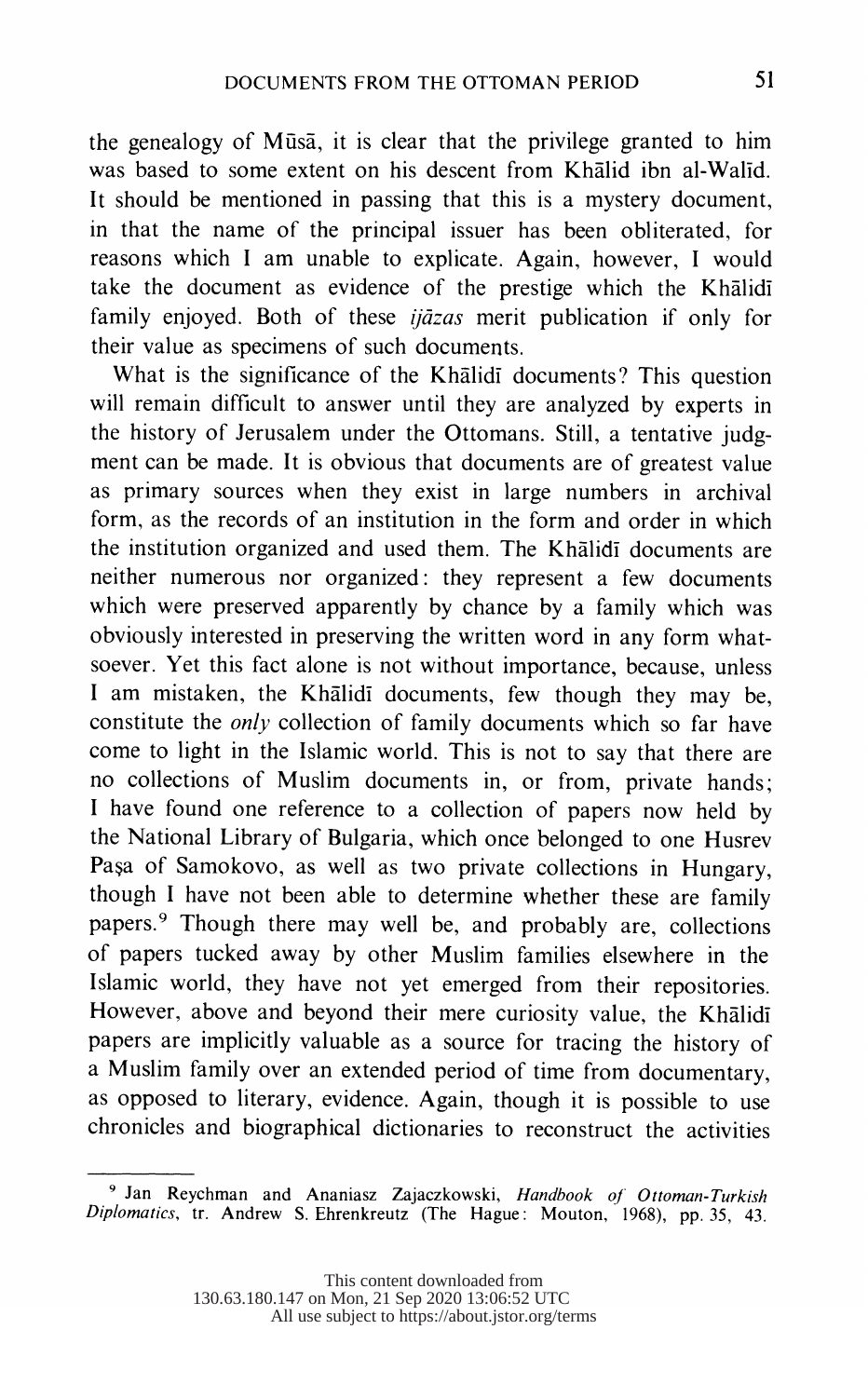of Muslim families, the data recorded in such sources are limited in several respects. First of all, such reports are obviously colored by the historian who wrote them, if not by a conscious bias, by the failings to which historians, as human beings, are subject. Besides these human failings, the traditional literary forms in which the historians expressed themselves dictated the type of material which they recorded. To be mentioned in a chronicle or a biographical dictionary a person had to be someone, or to have done something, noteworthy or unusual, as is the case with  $Who's Who$  or other bio graphical dictionaries today. Such is not the case with documents, especially legal documents, because anyone could and did get married, buy and sell property, get involved in legal disputes for which docu ments are required. Furthermore, documents, being written in an impersonal and standardized form, do not lie, or at least do not lie as much as chronicles and biographies, and are implicitly more reliable, when controlled by the historian's tools, than literary works. With the Khalidi documents, therefore, we have at least the possibility of setting a family's history on an objective basis over a period of some 240 years. I would have to stress the word *possibility*, however, since in practice I do not know how much information the documents will reveal on the Khalidi family. As I have already mentioned, many of the documents are issued in the name of a Khalidi-the *berats* and one  $ij\tilde{a}za$ , for example and some of the legal papers record litigation in which they were involved. In others, however, the name of a Khalidi does not appear at all, and in still others Khalidis appear only as shuhud who witnessed the drafting of the documents and the court cases to which they refer. Why the Khalidis should have preserved such documents and whether they may concern mem bers of the family who did not bear the Khalidi nisba are questions which require further research. In the meantime, it can be said even from a quick look at the documents in the collection that there is a great deal of information to be gleaned about the Khalidis and their activities in late Ottoman Jerusalem.

 So far I have been speaking about the Khalidi documents in isolation, ignoring a fact which everyone knows, namely that thanks to the pre servation of the Ottoman archives, there are in existence hundreds of thousands-millions-of Ottoman documents, even though we know that bales of Ottoman financial records were sold in the 1930's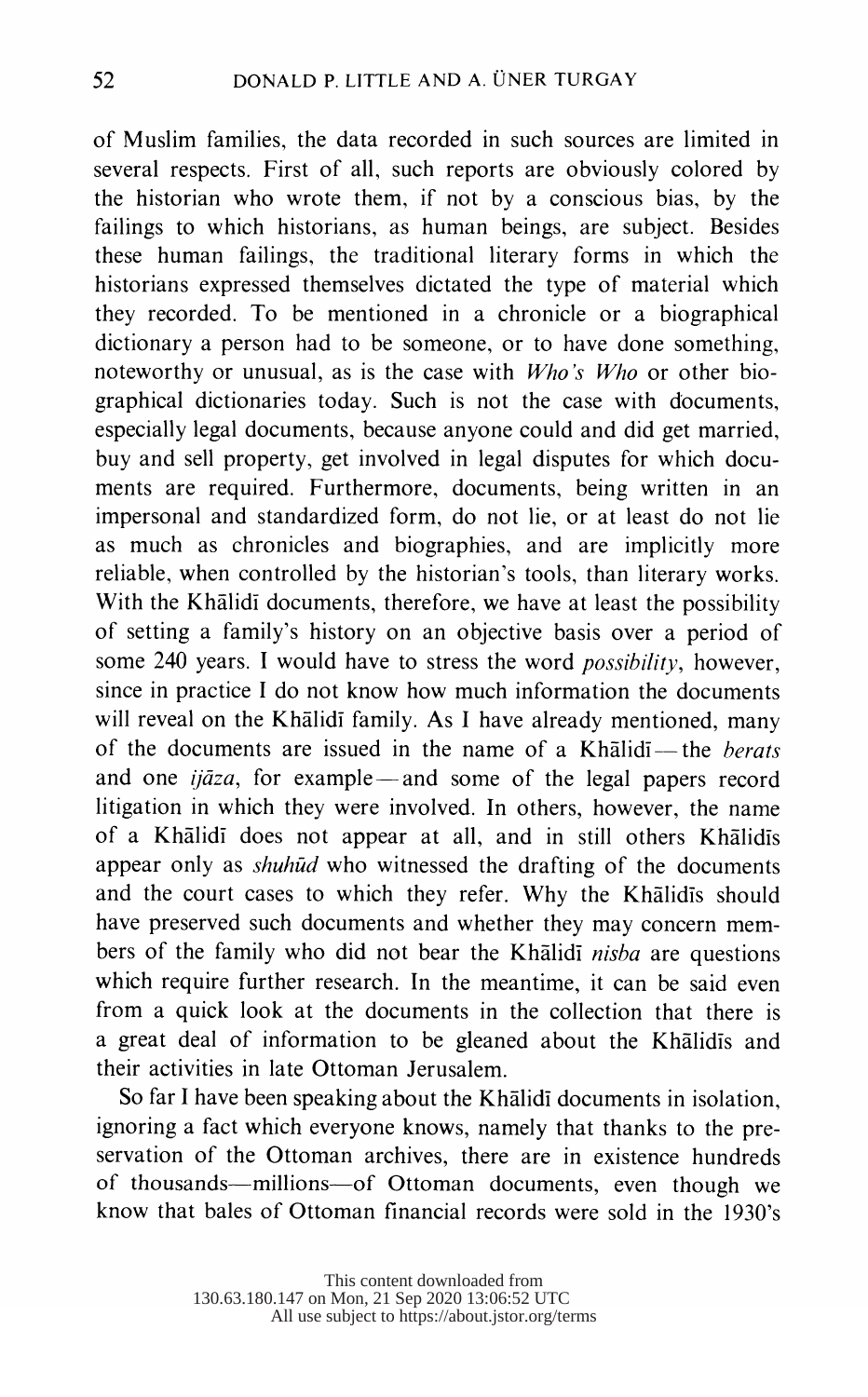as waste paper to a Bulgarian paper mill.<sup>10</sup> The bulk of these archives is stored in the Turkish capitals, Istanbul and Ankara, but there are considerable numbers stored elsewhere in former Ottoman provinces, including Syria. In Jerusalem it is known that there are almost six hundred volumes of records of the Shari'a Court, dating from the year 936/1529 to the present. In addition there are numerous volumes containing other types of records in Jerusalem.<sup>11</sup> Therefore, the legal documents in the Khalidi collection constitute a drop in the great reservoir of legal records preserved in the Jerusalem court archives. The same is true for the *firmans* and *berats*, copies of which were presumably recorded in the registers kept for the correspondence originating in the capital. But a virtue can be made of necessity if we observe that thousands of records relating to the history of Jerusalem have been virtually untouched by historians so far, and, given the magnitude of the task, are unlikely to be studied systemati cally and exhaustively in the near future.<sup>12</sup> At any rate, against this background of the extant Ottoman documents, the Khalidi collection can probably best be viewed as a sampling of the contents of the archives which is both accessible and manageable. As is the case with all historical sources, whatever their nature may be, they will have to be analyzed and evaluated in the light of all other sources that are available before their true significance can be determined.

### A Descriptive List of the Documents

No. 1: Deed paper;<sup>13</sup> width 28.75 cms., length 62.25 cms.

Recto: Water stained at top with worm holes on margins. Sixteen

 $10$  *Ibid.*, p. 24.

<sup>&</sup>lt;sup>11</sup> Jon Mandaville, "The Ottoman Court Records of Syria and Jordan", Journal of the American Oriental Society, LXXXVI (1966), 318.

<sup>&</sup>lt;sup>12</sup> See, however, Uriel Heyd, Ottoman Documents on Palestine, 1552-1615 (Oxford: Oxford University Press, 1960) and Bernard Lewis and Amnon Cohen, Population and Revenue in the Towns of Palestine in the Sixteenth Century (Princeton: Princeton University Press, 1978), as examples of publications using Ottoman documents for<br>the history of Palestine. See also Jon Mandaville, "The Jerusalem *Shari'a* Court Records: A Supplement and Complement to the Central Ottoman Archives", in Studies on Palestine during the Ottoman Period, ed. Moshe Ma'oz (Jerusalem: The Magnes Press, 1975), pp. 517-24.

<sup>&</sup>lt;sup>13</sup> By "deed paper" is meant official stationery bearing a printed or embossed seal at the top, along with a printed statement regarding the use to which the stationery could be put.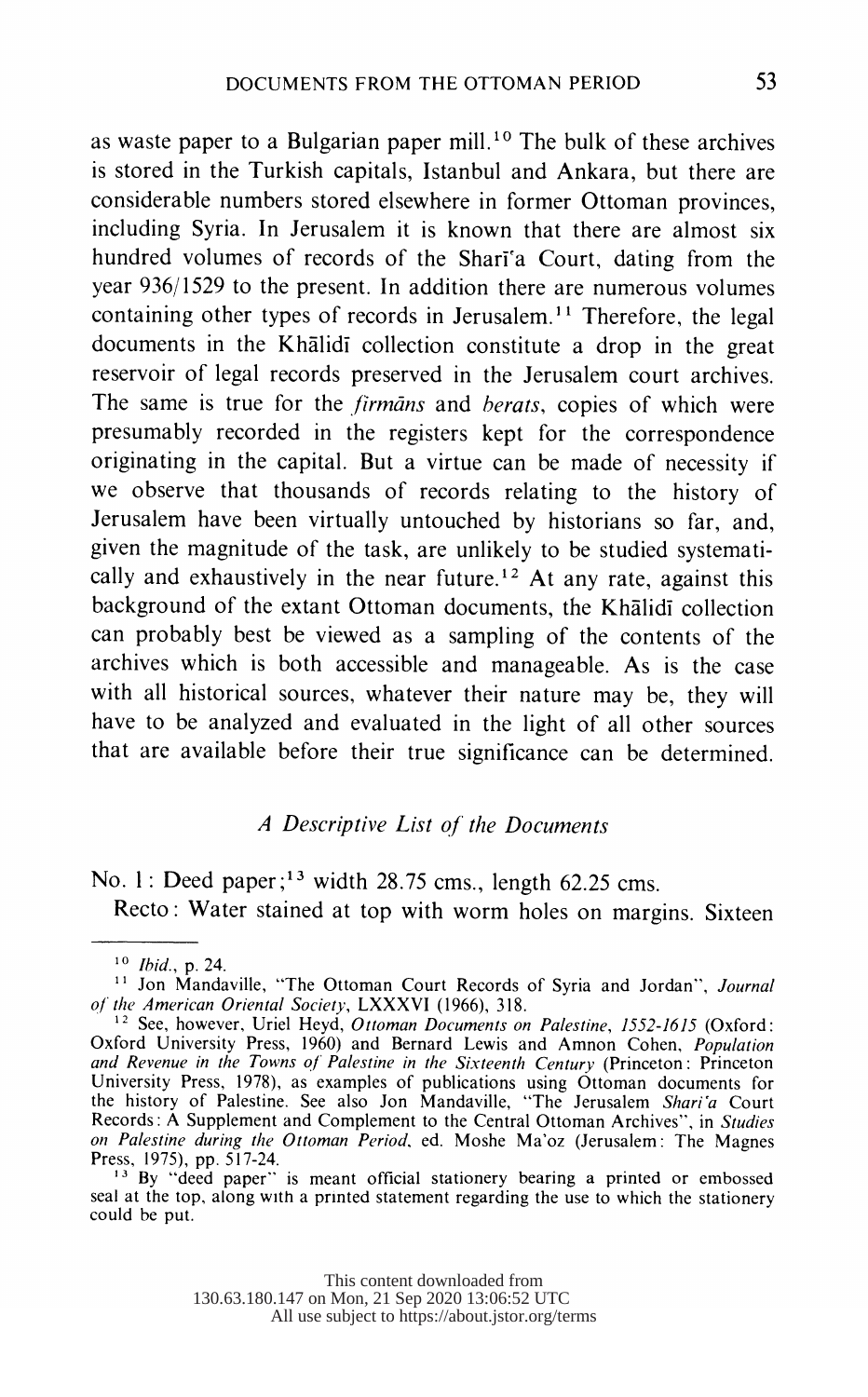lines of text in Arabic naskh, with a damgha cancelled by a circular seal and an 'unwan at upper left of text.

 A copy of a Jerusalem Court record, issued by Sulayman Rushdi ibn Hasan al-Mutawalli Khilafa, dated 10 Shawwal 1329 (4 October 1911). 'Aziza bint 'Umar b. Zahir of the village of Mazari' Bani Zayd declares al-Hajj 'Arif Afandi b. Sulayman Afandi al-Khalidi of Jeru salem to be her legal wakil in her case against her husband seeking the payment of her deferred bride price of 500 ghurush subsequent to his divorcing her.

 Verso: Notations of registration in Arabic naskh, with three dam ghas; 1 oval and 2 circular seals.

No. 2: Paper; width 25.25 cms., length 66.5 cms.

Recto: Ten lines of text in Ottoman *divânî* script,<sup>14</sup> headed by an outline of a *bayt* (for a tugra), with notations at bottom right of text and left margin.

An official copy of a *berat* issued in Kostantiniye (the signature of the issuer is not legible), dated evail Muharrem 1127 (7-16 January 1715). The appointment of Mevlana \$eyh Habibullah el-Lutfi and Seyh Sun'ullâh Deyrî as Mütevellis of the vakif of Maymûnîye Medresesi in Jerusalem, with a salary of five akces per day (combined?).

 Verso: Two notations in Ottoman, one of which is a religious formula, the other, a notation of content; one notation of content in Arabic naskh.

No. 3: Paper; width 14.25 cms., length 42.25 cms.

Recto: Forty-one lines of text in Arabic naskh, with an 'unwan and seal of issuer at upper left; fourteen-line notation written upside down in lower right margin; copies of three (undeciphered) signatures at the end of the text.

 A deed of purchase (hujjat mushtaran) issued by al-Sayyid Ahmad Rashid al-Qadi bi-Misr al-Mahriisa, dated 10 Rabi' I 1223 (7 April 1808). Salih ibn Ibrahim al-Majdali and his wife, Shama bint al-Hajj Yūsuf al-Shāmī, purchase from Tayyiba bint al-Hājj Badawī al-Naḥḥās,

<sup>&</sup>lt;sup>14</sup> Thanks are due to Miss Karon Salch for her help in translating the documents in Ottoman script and in identifying tugras.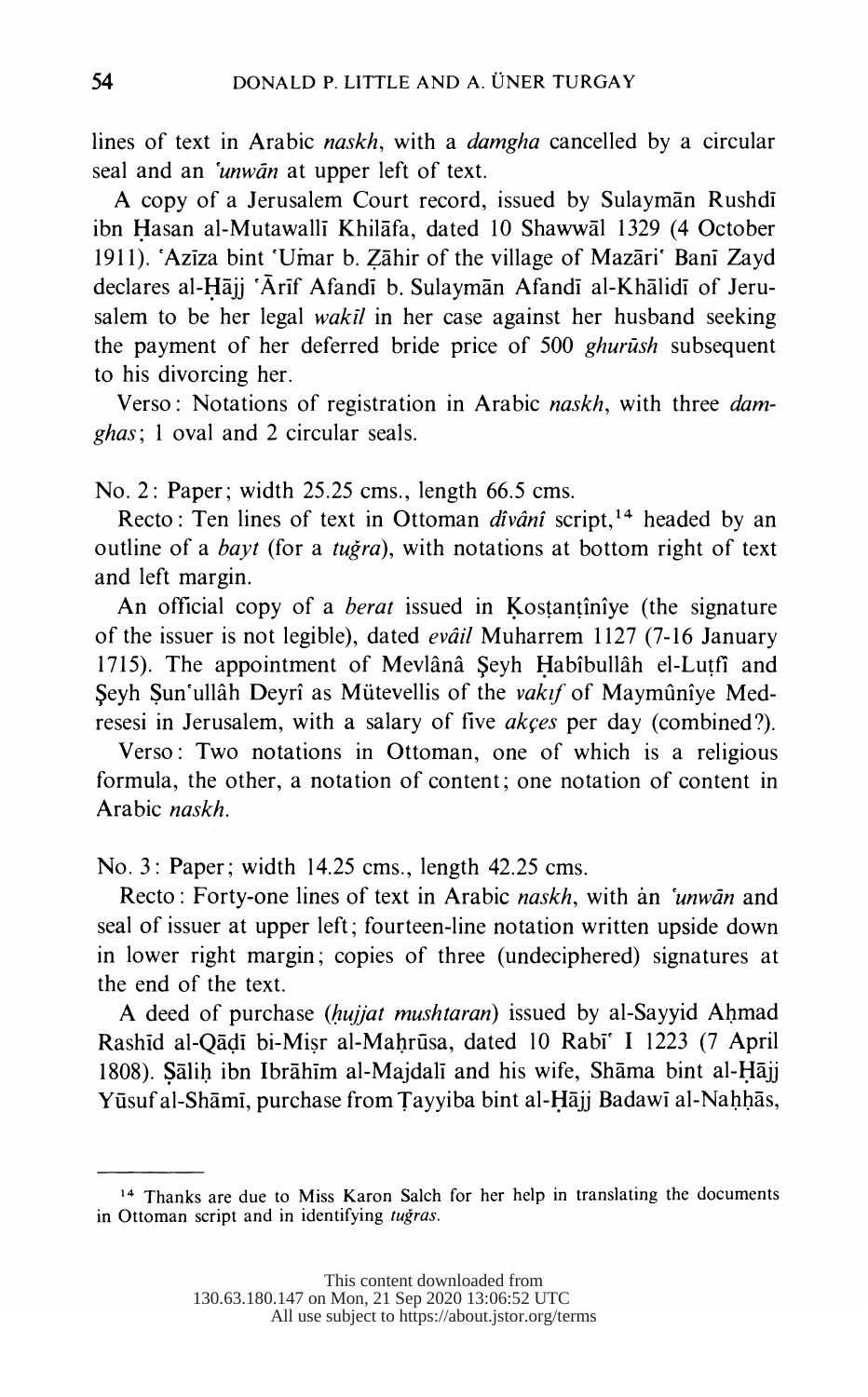one half (12 *girāts*) of a place *(makān)* in the Mashhad Husayn Quarter in Cairo, for forty-six Egyptian rivals.

Verso: Two notations of content in Arabic naskh.

No. 4: Paper; width 22.25 cms., length 23 to 26.5 cms.

 Recto: Irregular strip torn from top and small pieces missing from left margin. Some worm holes at top. Twenty lines of text in Arabic naskh, headed by an 'unwan with issuer's seal at upper left; copies of six signatures<sup>15</sup> at end; one notation in lower right margin.

A deed of purchase (hujjat mushtaran) issued by Isma<sup>ril</sup> al-Qadi bil-Quds al-Sharif, dated 20 Safar 1186 (23 May 1772). Al-Hajj Muhammad b. al-Hāji Yūsuf ibn 'Atīq al-Dimashqī purchases from  $S\bar{a}$ 'ima ibnat al-H $\bar{a}$ ii Muhammad Qarqir all of a dwelling (*dar*) in the Mahallat al-Niyaba Quarter of Jerusalem, for 130 zalatas.

Verso: Notation of content in Arabic naskh.

No. 5: Paper; width 30 cms., length 42.75 cms.

Recto: Nineteen lines of text, headed by an 'unwan with issuer's octagonal seal at upper left; copies of six signatures at bottom.16

 A copy of a Jerusalem Court record in Arabic naskh, issued by Ibrahim al-Mawla Khilafa bil-Quds al-Sharif, dated 20 Sha'ban 1114 (9 January 1703). In an action brought by Ibrahim Agha b. Ahmad al-Jawzbaji and Bahmān Khātūn, legal heirs of their late brother Ishaq Bak, former za'im of Jerusalem, it is established by a sworn declaration from two witnesses that the deceased had legally sold before his death all his vineyards in al-Biq'a to his nephew 'Abd Allāh b. 'Abd al-Karīm al-Jawzbajī, for 1000 'Abdiyya ghurūsh.

Verso: Two notations of content in Arabic naskh.

No. 6: Paper; width 24.75 cms., length 51.25 cms.

 Recto: The top section is separated from the body of the document along the second horizontal fold; the left-hand corner is missing. There are holes at folds on the left margin and worm holes at the top and in the text. Sixty-one lines of text in Arabic naskh, headed

130.63.180.147 on Mon, 21 Sep 2020 13:06:52 UTC

All use subject to https://about.jstor.org/terms

<sup>&</sup>lt;sup>15</sup> Including al-Hājj Ibrāhīm al-Khālidī, Mahmūd al-Khālidī, Husayn al-Khālidī, and Ahmad al-Khalidi.

<sup>&</sup>lt;sup>16</sup> Including Muhammad al-Khālidī, Mahmūd al-Khālidī, and perhaps three other Khalidis whose names are undeciphered.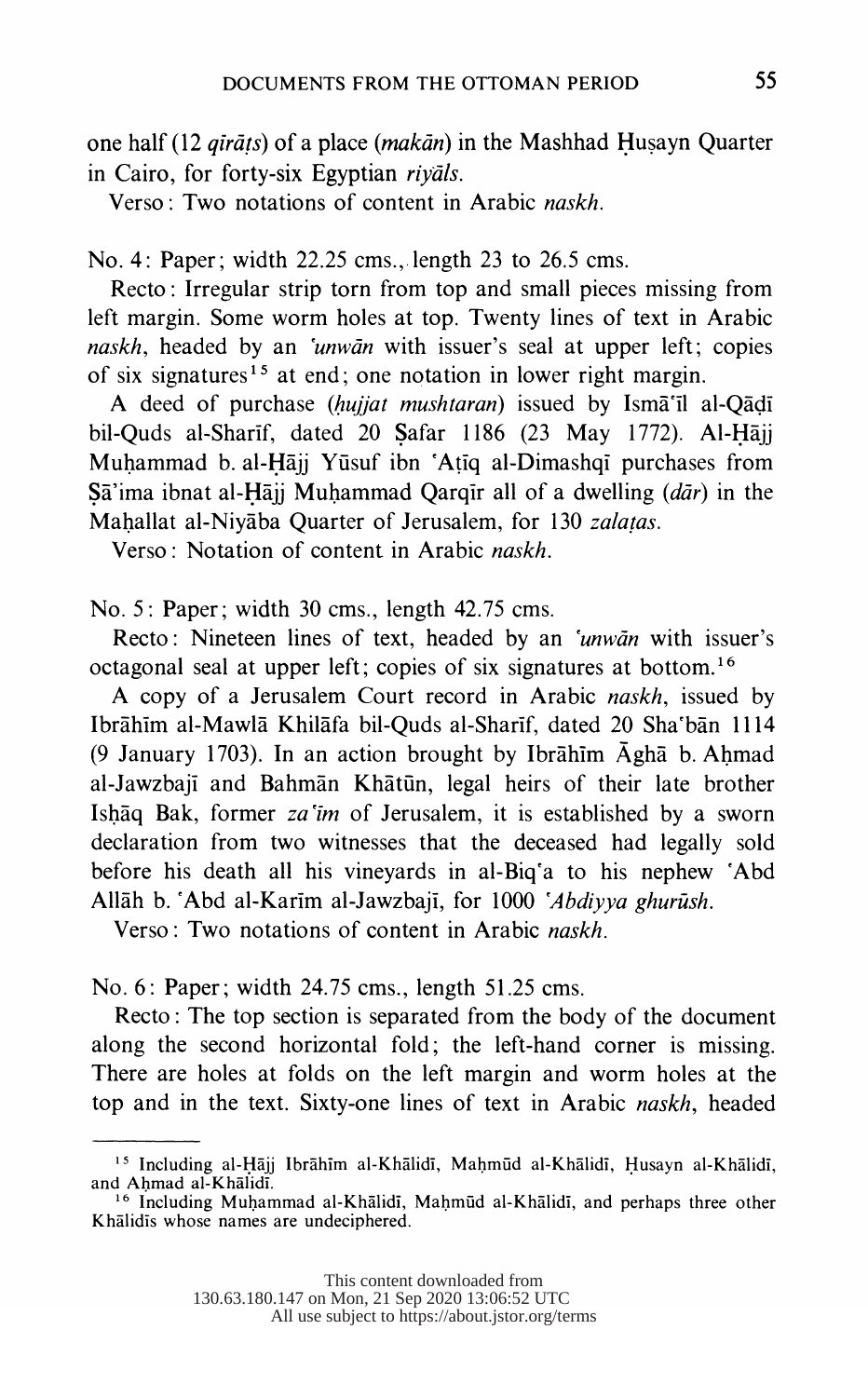by four 'unwans with three octagonal seals and one oval seal at the top; copies of ten (undeciphered) signatures at the end of the text.

 A lease issued by 'Ali al-Mawla Khilafa [one word obliterated] al-Mahrusa, al-Sayyid Muhammad [one word undeciphered] al-Da mardashi al-Maliki, al-Sayyid 'Umar al-Qadi bil-Quds al-Sharif, and [one signature missing], dated 12 Rabi<sup>\*</sup> I 1149 (21 July 1736), for the rental by Ibrahim Afandi Qadi al-Bahar al-Misriyya, though the agency of 'Abd al-Sayyid Muhammad al-Khalidi al-Maliki, of 3/4 of Khān al-Qattānin, including its caravansaray and shops and the village of Jib al-Fakhkhar, from al-Hajj Khalil b. Ahmad Darwish al- Asyad, Nazir of the *waqf* of his grandfather, al-Sultan al-Ashraf Abu l-Nasr Inal and his wife Khawand Zaynab.

Verso: Two notations of content in Arabic naskh.

No. 7: Paper; width 28.75 cms., length 26.75 cms.

 Recto: Strip missing at top; slight tearing at top right and at folds along right margin. Twenty lines of text in Arabic naskh, headed by 'unwān and octagonal seal at upper left and copies of eight signatures<sup>17</sup> at end. One notation in lower right margin.

Deed of purchase (hujjat mushtaran) issued by Khalil al-Khālidī al-Mawlā Khilāfa bil-Quds al-Sharīf, dated late Dhū l-Hijja 1157 (January 1745). Al-Hajj Salih and his brother al-Hajj Muhammad al-Saghir, sons of al-Hājj Nūrī al-Sa'dī, purchase from Mūsā al-Hamawi, acting as *wakil* for his mother Fati ibnat Kamal al-Din Bak al-'Alī, and others, 7/12 of cultivated land in al-Sarāra for 120 zalatas.

Verso: Notation of content in Arabic naskh.

No. 8: Paper; width 24 cms., length 52 cms.

 Recto: Strip missing along top; there are holes along upper folds and one hole in the text. Forty-six lines of text in Arabic *nasta'lig*, headed by an 'unwan and circular seal at left; one signature at bottom  $left.18$ 

 A copy of a Jerusalem Court record, issued by Muhammad al-Hilmi al-Atwa, al-Qadi bil-Quds al-Sharif, dated early Muharram 1277 (July

 <sup>17</sup> Including Sayyid Muhammad al-Khalidi, Muhammad al-Khalidi, Mahmid al- Khalidi, and Musa al-Khalidi.

<sup>&</sup>lt;sup>18</sup> Mūsā 'Imrān al-Khālidī.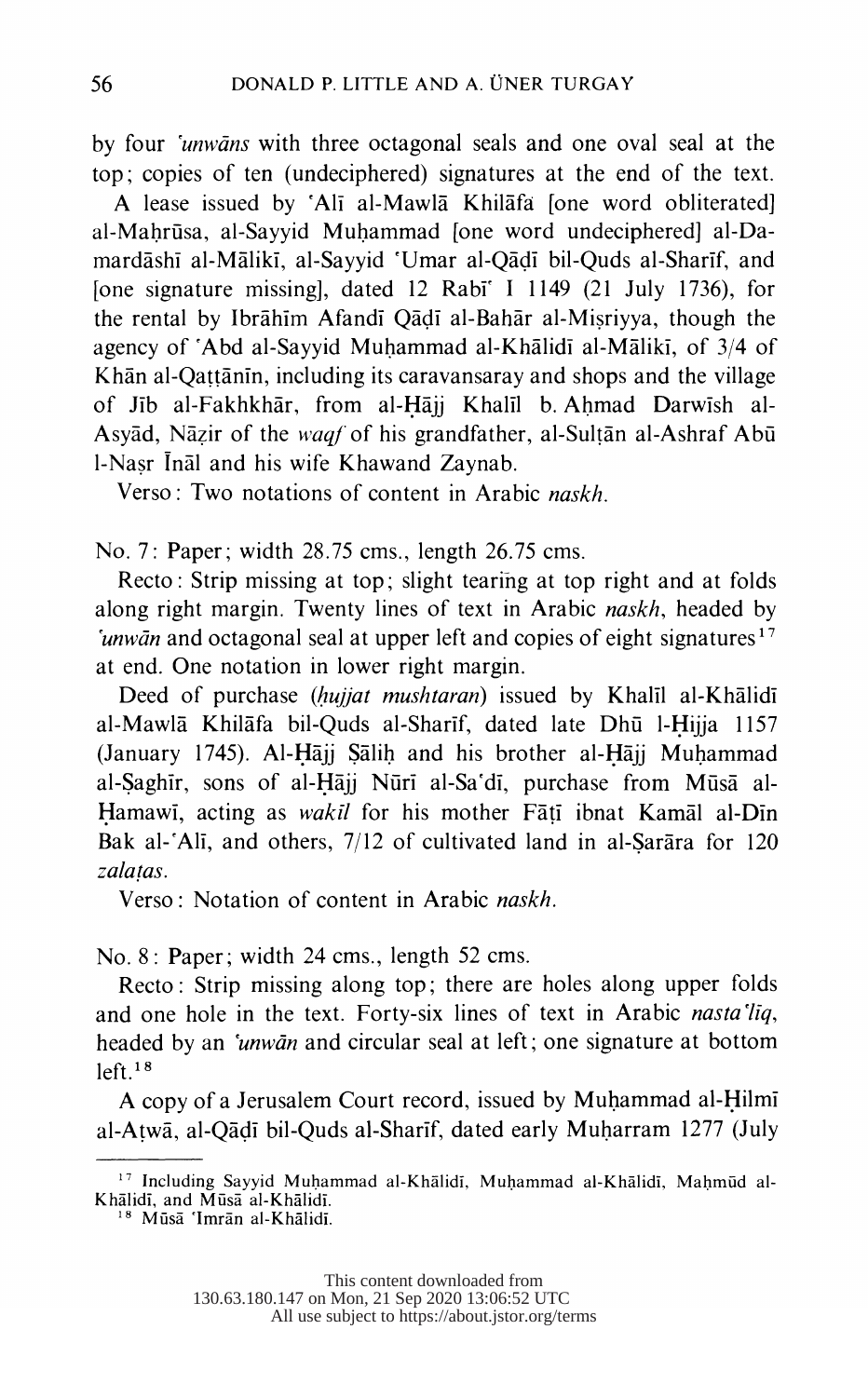1860). The court certifies the *istihkar* lease<sup>19</sup> taken by Muhammad Nu'man Afandi ibn al-Shaykh Raghib Afandi al-Khalidi for a delapi dated house in the Bab al-Silsala Quarter of Jerusalem, for fifteen ghurush annually, plus  $6,000$  Asadi ghurush from Mahmud Afandi and al-Hajj 'Abd al-Rahim Afandi al-Qutb and their associates, the Mutawallis and Nāzirs of the *waqf* of their deceased grandfather.

Verso: Notation of content.

No. 9: Paper; width 21.5 cms., length 22.75 cms.

 Recto: Strip missing along top; long worm hole in top left margin. Fifteen lines of text in Arabic *naskh*, headed by an 'unwan (mostly obliterated) with oval seal; copies of seven signatures at end.20 One notation in right margin.

An allotment (qarār) issued by [obliterated] 'Alī [obl.] Hāfiz 'alā Umur [obl.], dated 15 Rajab 1195 (7 July 1781). Ten zalatas a year are alloted to al-Sayyida Fatūma Khātūn ibnat al-Sayyid 'Abd Allāh, former Dizdar Qal'at al-Quds, from the purse (al-surra al-rūmiyya) sent annually from the imperial treasury to Jerusalem.

Verso: Two notations of content.

No. 10: Paper; width 10.5 cms., length 15.5 cms.

 Recto: Two worm holes in text. Two separate texts, six and five lines respectively, in Ottoman siyâkat.

 Allotments from the annual purse. In text A dated 23 Cemaziyel evvel 1129 (4 May 1717), \$eyh Muhammed Celili is allotted a portion of the purse in place of the deceased Ebû'l Fath ibn Şeyh Fathullâh veled-i Mevlânâ Taha Dîrîn. Signature undeciphered. In text B. Sevh Muhammed Celili is allotted a portion of the purse in place of the deceased Ebi'l Fath mentioned in text A; no date or signature. Between the two texts occurs the notation: Yalnız senede bir buçuk sikkedir (only one and one half sikke annually).

Verso: A rectangular seal with two short notations.

<sup>&</sup>lt;sup>19</sup> This type of transaction is called *ijaratayn*, literally "two rents", by Henry Cattan, "The Law of Waqf", in *Law in the Middle East*, Vol. 1, ed. Majid Khadduri and Herbert J. Liebesny (Washington, D.C.: Middle East Institute, 1955), 209, and

is a jurist-sanctioned device for avoiding the inalienability of *waqf* property.<br><sup>20</sup> Including al-Hajj Ibrahim al-Khalidi, 'Ali ... Safi Allah al-Khalidi, Husayn al-Khalidi, al-Sayyid Ahmad al-Khalidi, and al-Sayyid 'Ali al-Khalidi.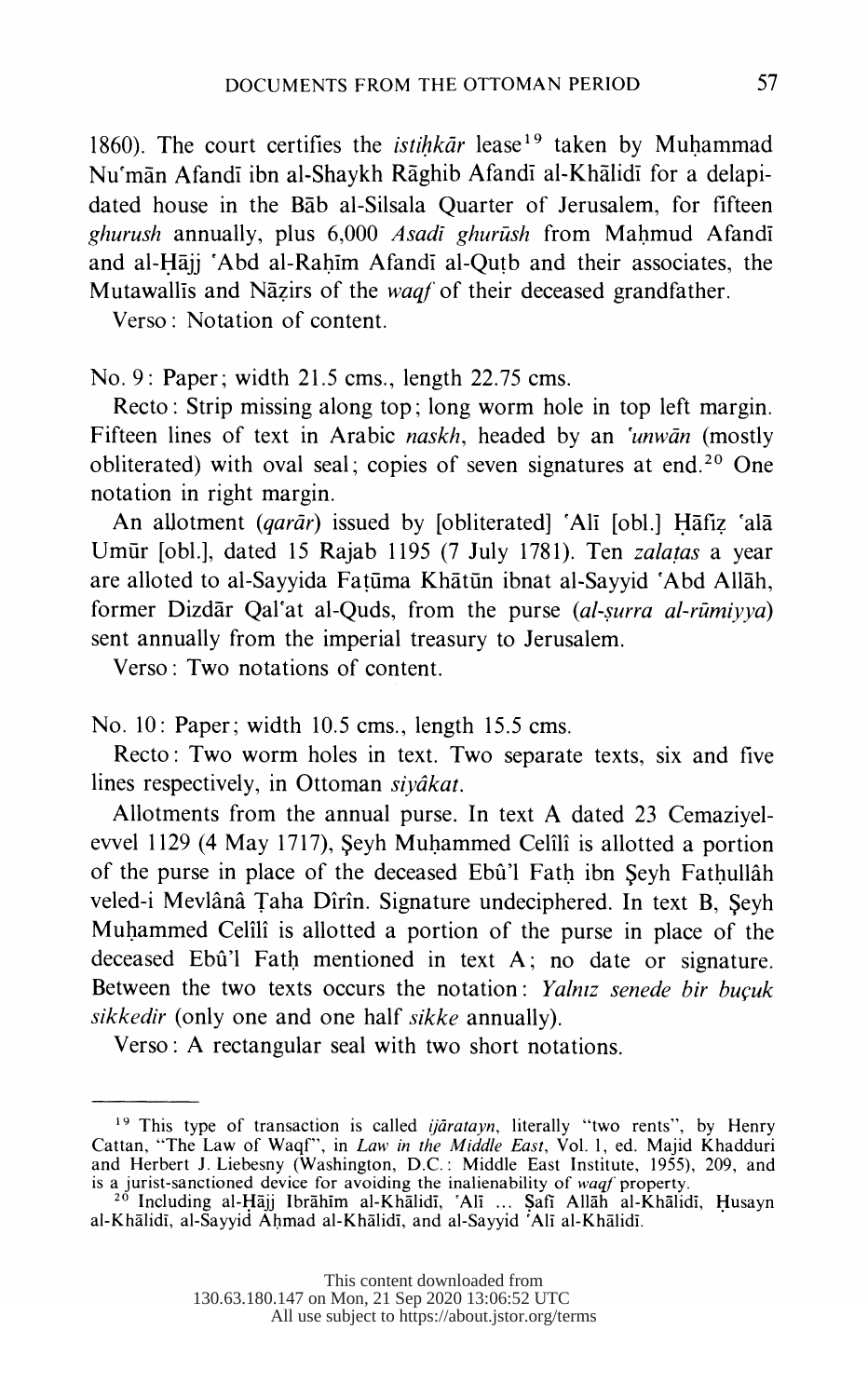No. 11: Paper; width 21 cms., length 23 cms.

 Recto: Strip missing along top fold; holes along center folds; worm holes in margin. Thirteen lines of text in Arabic naskh, headed by an 'unwan (mostly missing) with seal; (copies of?) eight signatures at end; one notation in lower right margin.

Copy of a Jerusalem Court record issued by [obl.] Yusuf al- Mawla [obl.], dated 22 Rabi' II 1093 (30 April 1682). The issuer authorizes the withdrawal of 'Ali b. Muhammad b. Shams al-Din of Awlad Sa'ud as Nazir of his grandfather's waqf, known as Waqf Awlād Rabī', with a salary of six 'Uthmāniyya [qurūsh] per day and the appointment of his father's maternal aunt, Saliha bint Muhammad Sa'ūd, as the Nāzira.

Verso: Notation of content in Arabic naskh.

No. 12: Deed paper, width 28.25 cms., length 61 cms.

 Recto: Worm holes in top and right margins. There are a circular seal and a *damgha* in the top margin. Twenty-four lines of text in Arabic naskh; one notation, with oval seal, in lower right margin.

 A notarized copy, dated Rajab 1332 (May 1914), taken from a Jerusalem Court register (sijill), of the record, dated 17 Ramadan 1292 (17 October 1875), of a purchase of land. Mustafa b. Muslih b. Jabir Dayyan from Lifta, acting on his own behalf and as agent for his sister 'Asila bint Muslih, purchases from Istiryadi Afandi b. al-Khawāja Istariyūn Mutawallī al-Rumī 1/4 of a plot of land outside Jerusalem for twenty-five French gold lira.

Verso: Blank.

No. 13: Paper;<sup>21</sup> width 37.25 cms., length 40.5 cms.

 Recto: Twenty-nine lines of text in Arabic naskh; one signature at end; two notations in right margin.

 A notarized copy, taken from a Jerusalem Court register (sijill), of a case, dated 23 Rabi<sup>t</sup> I 1253 (27 June 1837). The court rules against al-Sayyid al-Hajj 'Abd Allah b. 'Abd Allah al-Hamawi, Muta walli of the waqf of his grandfather Khalil Basha, who claimed that the price paid in exchange (istibdal) for a delapidated house

<sup>&</sup>lt;sup>21</sup> Unfortunately the top of this document was not photographed so that I am unable to say whether it is deed paper.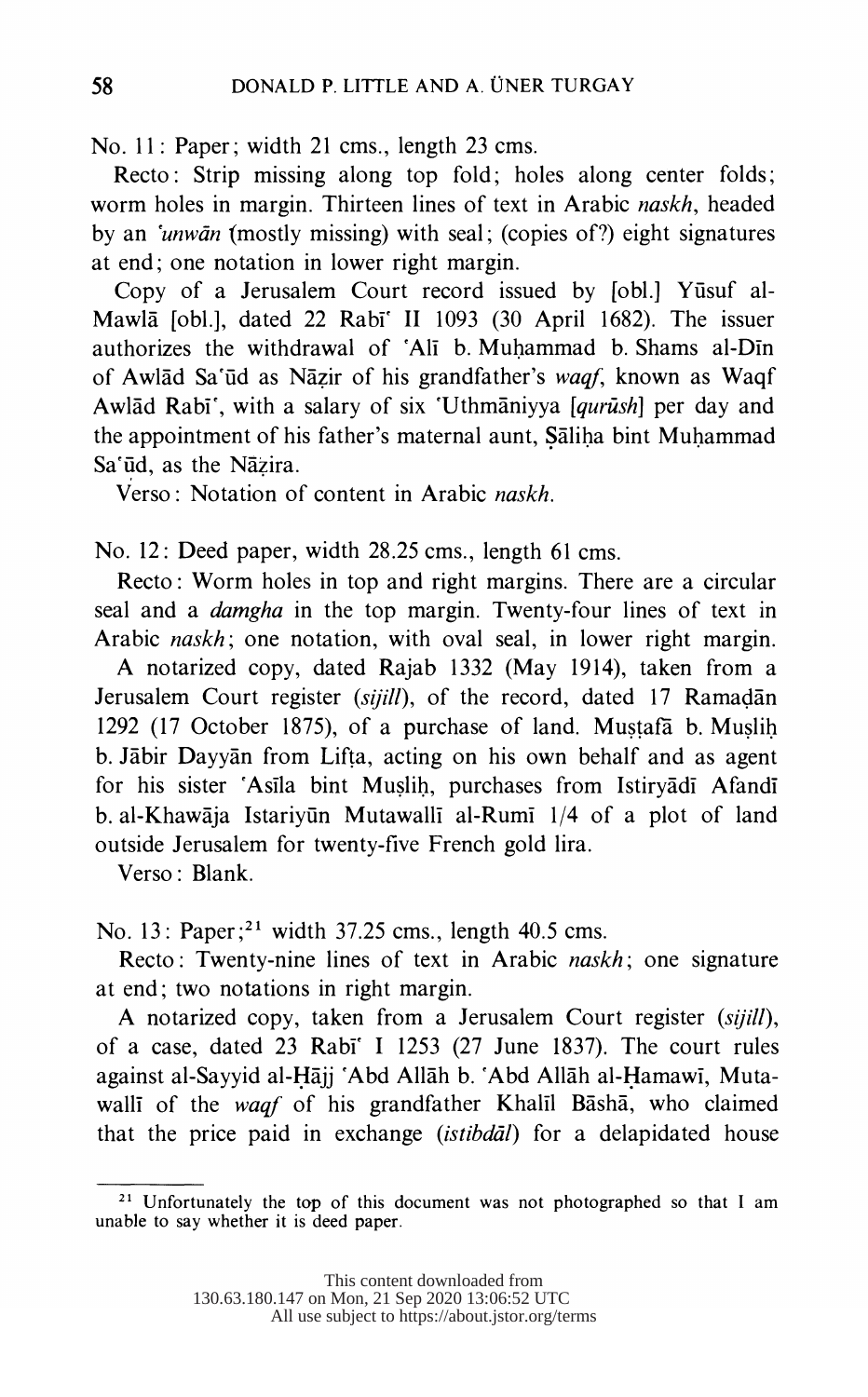in the waqf  $(6000 \text{ ghurush}$  asadi) did not represent double the value of the property and that therefore the *istibdal* was invalid. Relying on the opinion of a court-appointed commission which included al-Sayyid Mahmud Afandi al-Khalidi, the court declared in favor of the defendant, al-Sayyid Khalil Bak al-Salih al-Tarjuman.

Verso: Blank.

No. 14: Paper; width 21.5 cms., length 45.75 cms.

 Recto: Stained at top and right margins; holes along top folds. Thirteen lines of text in Arabic naskh, headed by an 'unwān with octogonal seal; copies of seven signatures<sup>22</sup> at end; one notation in lower right margin.

An allotment (taqrir) issued by al-Sayyid Sulayman [obl.] al-Qadi bil-Quds al-Sharif, dated late Safar 1188 (April 1774). The court authorizes the allotment of one and one-half gold *sultanis* from the annual purse to al-Sayyid Mūsā Afandī, the Imām of al-Aqsā mosque.

Verso: Two notations of content.

No. 15: Paper; width 39.5 cms., length 56.75 cms.

Recto: Fifteen lines of text headed by an 'unwan with octagonal seal; copies of eight signatures at end,<sup>23</sup> one notation in lower right margin.

A notarized record of a court case  $(hujjat da'w\bar{a})$  issued by 'Abd al-Wahhab al-Shihabi, al-Na'ib bil-Quds al-Sharif; the document is dated 15 Rajab 1150 (22 November 1737), the copy is dated 15 Mu harram 1151 (5 May 1738). Al-Shaykh Dā'ūd b. Sulaymān al-Ourbā, Nazir of the *waqf* of his grand-father 'Abd al-Qadir, known as the waqf of Awlad al-Dimashqi, charges Ibrahim Hilmi al-Namiri, wakil of his sister al-Sitt 'Afifa, with taking illegal possession of a house in the Sahyun quarter of Jerusalem, included in the aforementioned waqf. The court finds in favor of the plaintiff and orders the restoration of the property to the waqf.

Verso: One notation of content in Arabic naskh.

 <sup>22</sup> Including al-Hajj Ibrahim al-Khalidi, Mahmud al-Khalidi, al-Sayyid 'All al- Khalidi, and Husayn al-Khalidi.

<sup>&</sup>lt;sup>23</sup> Including Khalil al-Khālidī, Mūsā al-Khālidī, Muhammad al-Khālidī, Muhammad Mūsā al-Khālidī.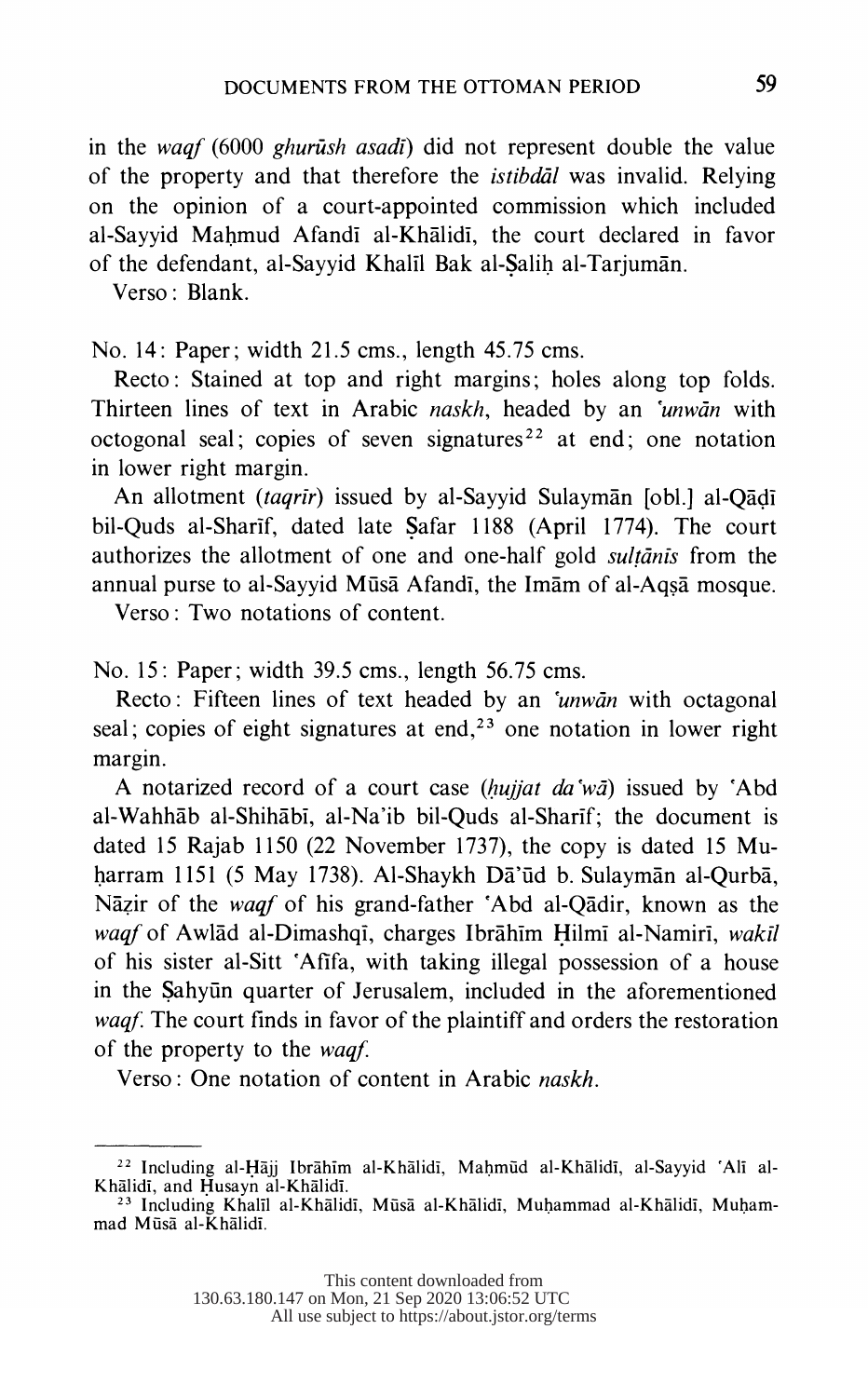No. 16: Paper; width 20.5 cms., length 30 cms.

 Recto: Worm holes on left side. Fourteen lines of Arabic naskh. A list of the thirty-seven direct ancestors of Mahmud Sabri Afandi al-Khalidi.

Verso: Notation of content in Arabic naskh, dated 1340 (1921-22).

No. 17: Deed paper; width 37.25 cms., length 57 cms.

 Recto: Some water stains and smears. Twenty-eight lines of text in Arabic naskh, headed by a notation with circular seal; signature and seal at end.

 Record of proceedings in litigation, issued by Ahmad Khurshid Mutasarrif Quds Sharif, dated 25 Safar 1270 (23 November 1853). 'Abd Allah b. Ahmad Abū l-Fās al-Qalandāwi and Muhammad Sālih Abii Nudar al-Khalili (acting as wakil for Mustafa Ahmad al-Misri and several others from the village of Qalandiyya) seek the payment of a portion of a pledge, which had been made in exchange for various lands in the vicinity of Qalandiyya, from Muhammad Ah midan of the village of al-Ram, acting as *wakil* for 'Abd Allah Habbas and others. This plea is denied on the basis of insufficient evidence.

Verso: Blank.

No. 18: Paper; width 32.25 cms., length 99.5 cms.

 Recto: Seventy-three lines of text in Arabic naskh, with signature at bottom, framed in a line drawing; two notations in the lower right margin.

An *ijāza* issued by 'Abd al-Jalīl Julnūr al-Afghānī al-Qādirī al- Hanafi al-Naqshbandi, dated 10 Jumada I 1330 (27 April 1912). Al-Shaykh 'Abd al-Rahman b. Riyad b. Nudar al-Dihlawi al-Hindi, Shaykh Zāwiyat al-Hunūd in Jerusalem, is granted full membership and privileges in the Qadiriyya Order. The document is certified by al-Sayyid Mustafa Hasan Salim al-Dajani and al-Hajj 'Abd al-Hamid Afghani.

Verso: Notation of content.

No. 19: Green linen; width 18 cms., length 34 cms.

Recto: Seven lines of text in Arabic naskh, headed by an 'unwan with oval seal, with eight signatures<sup>24</sup> at end.

 <sup>24</sup> Including Muhammad 'All al-Khalidi and 'Ali al-Khalidi.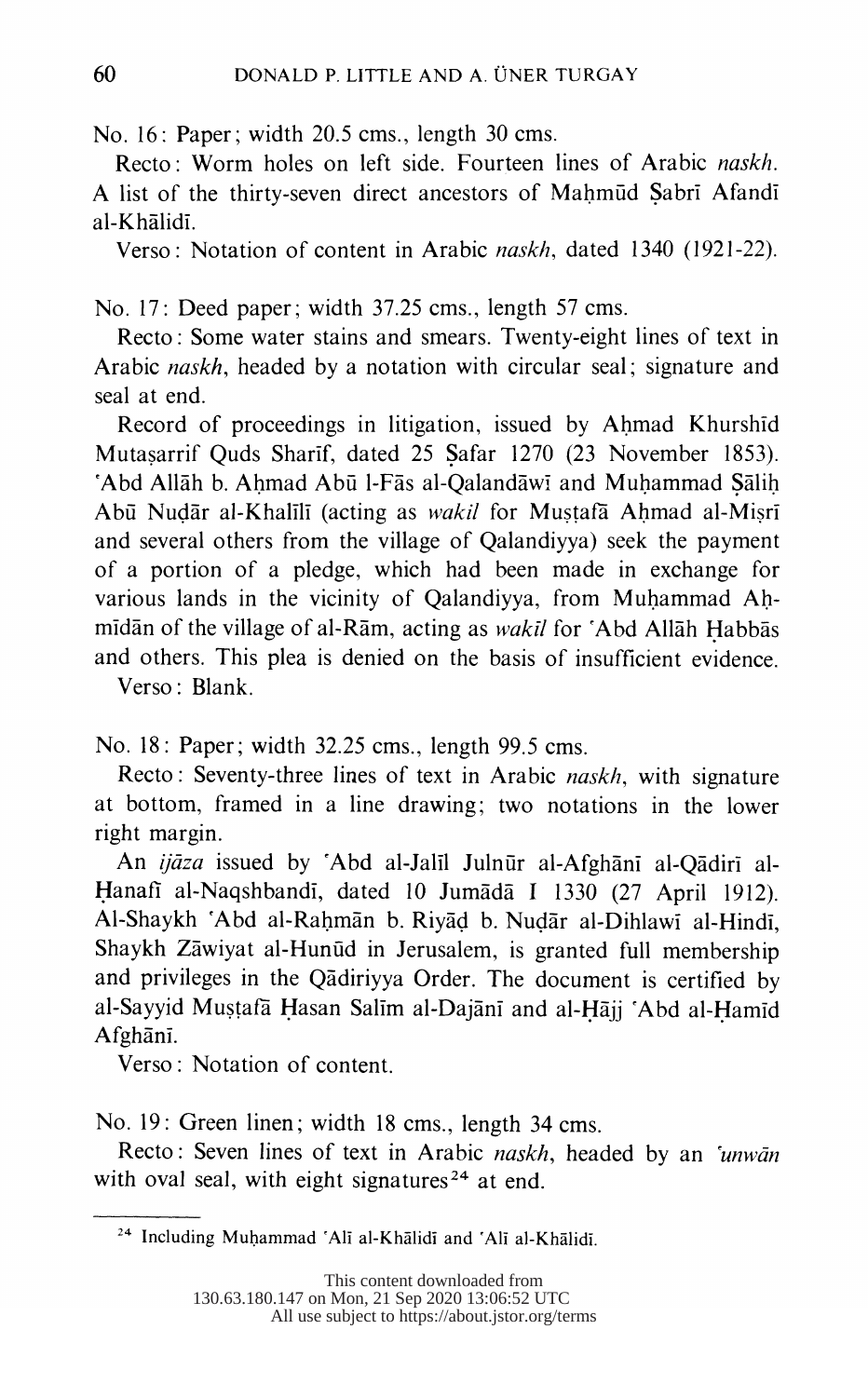A marriage contract ('aqd nikāh), issued by Imām Zādah al-Sayyid Muhammad As'ad al-Qadi bil-Quds al-Sharif, dated 1 Rabi' 1233 (9 January 1818). Al-Sayyid al-Shaykh Ibrahim Afandi marries Amina bint Hasan Za'tara, on whom he bestows a sadaq of 600 Asadi ghurüsh, half paid at the date of the contact and half deferred.

Verso: Blank.

No. 20: Green linen; width, 29.5 cms., length 37 cms.

Recto: Eight lines of text in Arabic naskh, headed by an 'unwan with seal; seven signatures<sup>25</sup> at end.

 A marriage contract ('aqd nikah), issued by al-Sayyid Muhammad 'Arif al-Qadi bil-Quds al-Sharif, dated 1 Rajab 1259 (28 July 1843). Al-Sayyid Muhammad b. al-Hajj Mustafa Tuqish marries Tarafanda bint al-Sayyid Qāsim 'Uwayda, with a deferred sadāq of 500 ghurūsh. Verso: Blank.

No. 21: Paper; width 30.75 cms., length 58.25 cms.

Recto: Thirteen lines of text in Ottoman divâni, headed by a tuğra. A berat, issued under the tugra of Mustafa II, dated 16 Zilkade 1110 (16 May 1699). \$eyh Muhammed ibn-Muhammed el-Celili is appointed as the Mütevelli and administrator to the vakif of the Beledîye Medresesi in Jerusalem, upon the resignation of Şeyh 'Ab dullah b. Seyh 'Abdiil-kadir. The appointment is effective on 9 Zilkade 1110 (9 May 1699) and was made at the request of the kadi of Jeru salem, Mevlânâ Muhammed Emîn, and with the approval of Şeyhulislam Mevlana Feyzullah Efendi.

Verso: One notation of content in Arabic naskh; four kuyruklu imzas (tail-like signatures); one religious formula.

No. 22: Paper; width 31.75 cms., length 37.5 cms.

 Recto: Strip along top fold missing; water stains. Thirty-six lines of text in Arabic naskh, headed by an 'unwān with seal, eight signatures<sup>26</sup> at end; one notation in right margin.

 <sup>25</sup> Including Muhammad Zahir al-Khalidi, al-Sayyid Khalil al-Khalidi, al-Sayyid Mustafa al-Khalidi, al-Sayyid ibrahim al-Khalidi, and al-Hajj ... al-Khalidi.

 <sup>26</sup> Including Khalil al-Khalidi, Mustafa al-Khalidi, Muhammad al-Khalidi, and Mūsā al-Khālidī.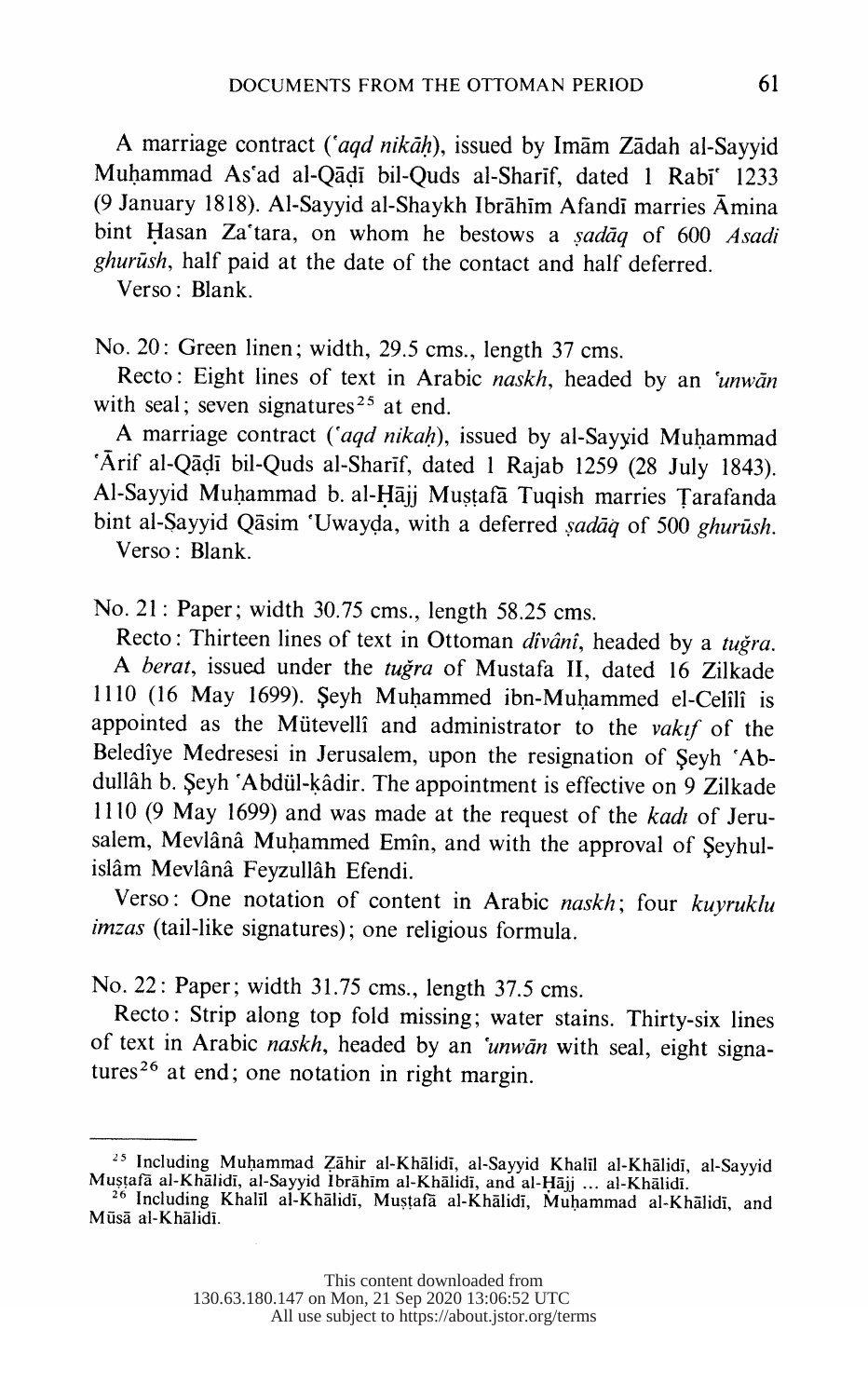Copy of a court record issued by al-Sayyid Ahmad Najib al-Qadi bil-Quds al-Sharif, dated 17 Dhu l-Qa'da 1144 (12 May 1732).

 Muhammad Bak b. al-Hajj 'Abd al-Rahman al-Tawil testifies that he made a *waqf* of 23/24 of three houses that he owned in Jerusalem, as recorded in six cited documents, for the benefit of himself and his progeny, for the Dome of the Rock, and for the poor. The properties are defined and the conditions of the *waaf* stated.

Verso: Blank.

No. 23: Paper; width 32.25 cms., length 43.75 cms.

Recto: Twenty-two lines of text in Arabic naskh headed by an 'unwān with seal, with copies of seven signatures<sup>27</sup> at end; one notation in lower right margin.

 A court record issued by Mustafa Qadri Zada, dated 12 Rabi II 1150 (9 August 1737). The Nazirs and Mutawallis of the *vaqf* of al-Khanqah al-Salahiyya in Jerusalem-Jud Allah Afandi, 'Abd al- Bāqī Afandī, Najm al-Dīn Afandī, and others-charge that al-Sayyid Hasan b. al-Sayyid Ahmad b. 'Awda al-Dā'ūdī, in his own capacity as a wakil for his mother, had taken illegal control of two shops included in the *waqf* after the death of the *mutasarrif*, the defendant's father. The judge rules that the defendants must pay twenty years' rent at an amount fixed by the court.

Verso: One notation of content in Arabic naskh.

No. 24: Paper; width 22 cms., length 61.5 cms.

Recto: Eight lines of text in Ottoman divâni, headed by a tuğra; one signature at end.

A berat issued in Edirne under the tuğra of Ahmet II, dated evâil Zilhicce 1104 (3-12 August 1693). The petition of Sun'ullah Efendi el-Halidi to be reappointed as Bagkatip of the Court of Jerusalem is accepted.

Verso: One notation of content in Arabic naskh; "Kuds" appears in the upper left corner; a signature and seal in the upper right corner; there are also two lines in *siyakat* which give the registration date of the *berat* at the Court of Jerusalem.

 <sup>27</sup> Including Khalil al-Khalidi, Sayyid Muhammad al-Khalidi, Muhammad al- Khālidī, Şālih al-Khālidī, and Mūsā al-Khālidī.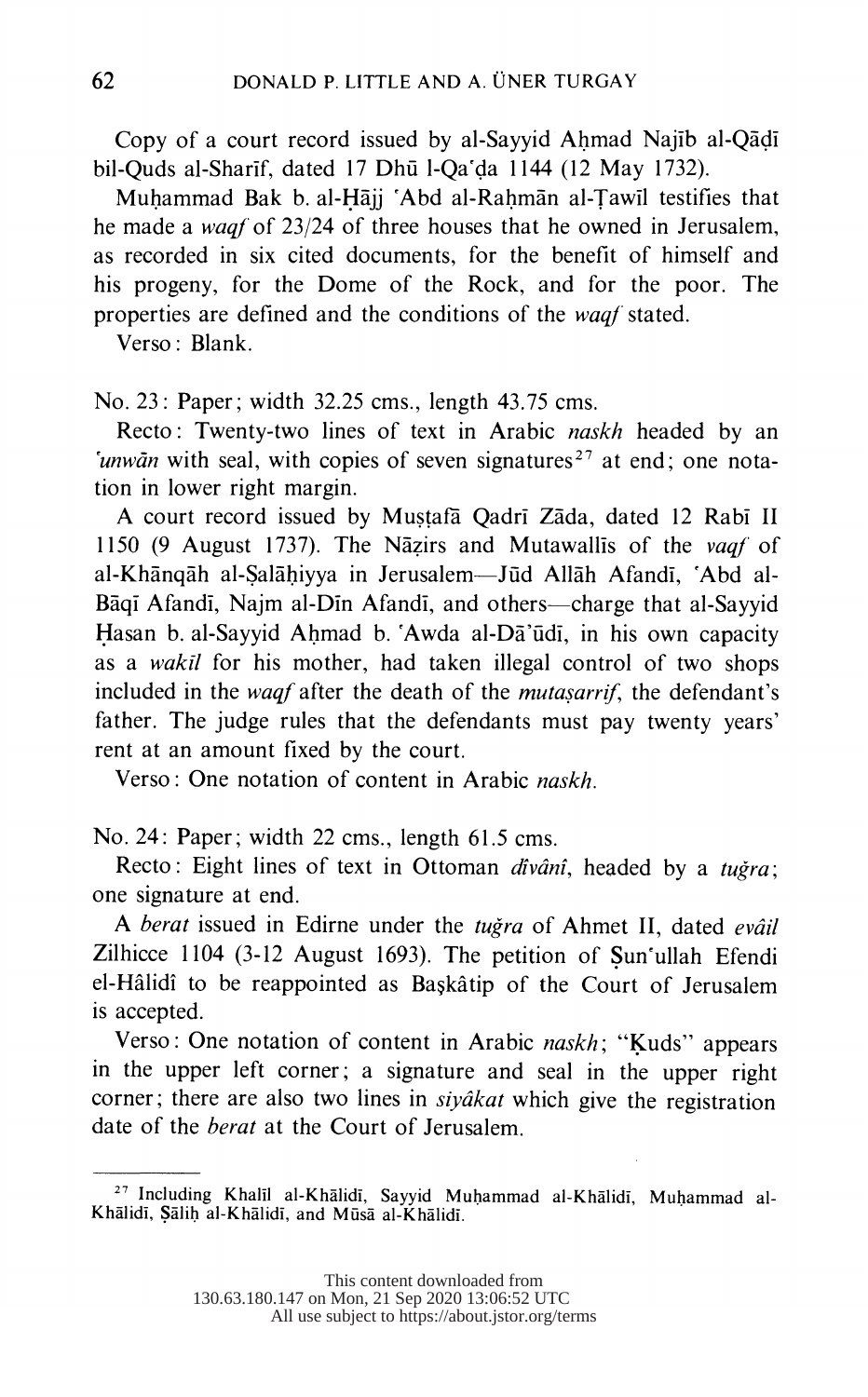No. 25: Paper; width 48.5 cms., length 48 cms.

 Recto: Some holes along the folds at the top; stains running the length of the page. Seven lines of text in Ottoman *divânî* headed by *tuğra*; one signature at end.

A berat issued in Kostantiniye under the tugra of Ahmet III, dated 14 Muharrem 1140 (1 September 1727). Şeyh Halîl ibn Şeyh Sun'ullah is appointed as BaSkatip, without salary, of the Court of Jerusalem, effective 13 Muharrem 1140 (31 August 1727), to replace his deceased father Şeyh Sun'ullâh b. Şeyh Halîl el-Hâlidî. The request for the appointment was made by the kadi of Jerusalem, Mevlânâ Muhammed Emîn, and was approved by Şeyhulislam [Yenişehirli] Mevlana 'Abdullah Efendi.

 Verso: Two notations of content, both in Arabic naskh; two kuyruklu imzas.

No. 26: Paper; width 24.25 cms., length 62.75 cms.

Recto: Ten lines of text in Ottoman divâni, headed by a tuğra; one signature at end.

A berat issued under the tugra of Ahmet III, dated 23 Cemâzivelevvel 1129 (5 May 1716). Upon the petition of el-Hâcc Beşîr Ağa, the Dâru's-sa'âdet Ağası and the administrator of the vakifs of Haremeyn, Seyh Muhammed Celili is assigned responsibility for dis bursing part of the annual purse sent to Jerusalem from the imperial treasury, succeeding the deceased Seyh Ebû'l-Fath b. Seyh Fathullah veled-i Mevlana Taha Dirin.

Verso: Blank.

No. 27: Legal paper; width 40.5 cms., length 56.75 cms.

Recto: Thirty-four lines of text in Arabic naskh.

 A Jerusalem Court record dated 29 Safar 1325 (13 April 1907). Mustafa b. 'All b. Mustafa b. Ibrahim from Dayr Ibzi' claims that al-Sayyid 'Arif Afandi b. al-Sayyid Sulayman Afandi al-Khalidi of Jerusalem should give access to Kitab Fatawa 'Ali Afandi, which had been placed in waqf for the male progeny of al-Sayyid Mansur b. Nasr Allah ... b. al-Sayyid Rajih Qaraja. Two witnesses attest to the plaintiff's geneaology, and the judge rules in his favor.

Verso: Blank.

No. 28: Paper; width 24.5 cms., length 58.5 cms.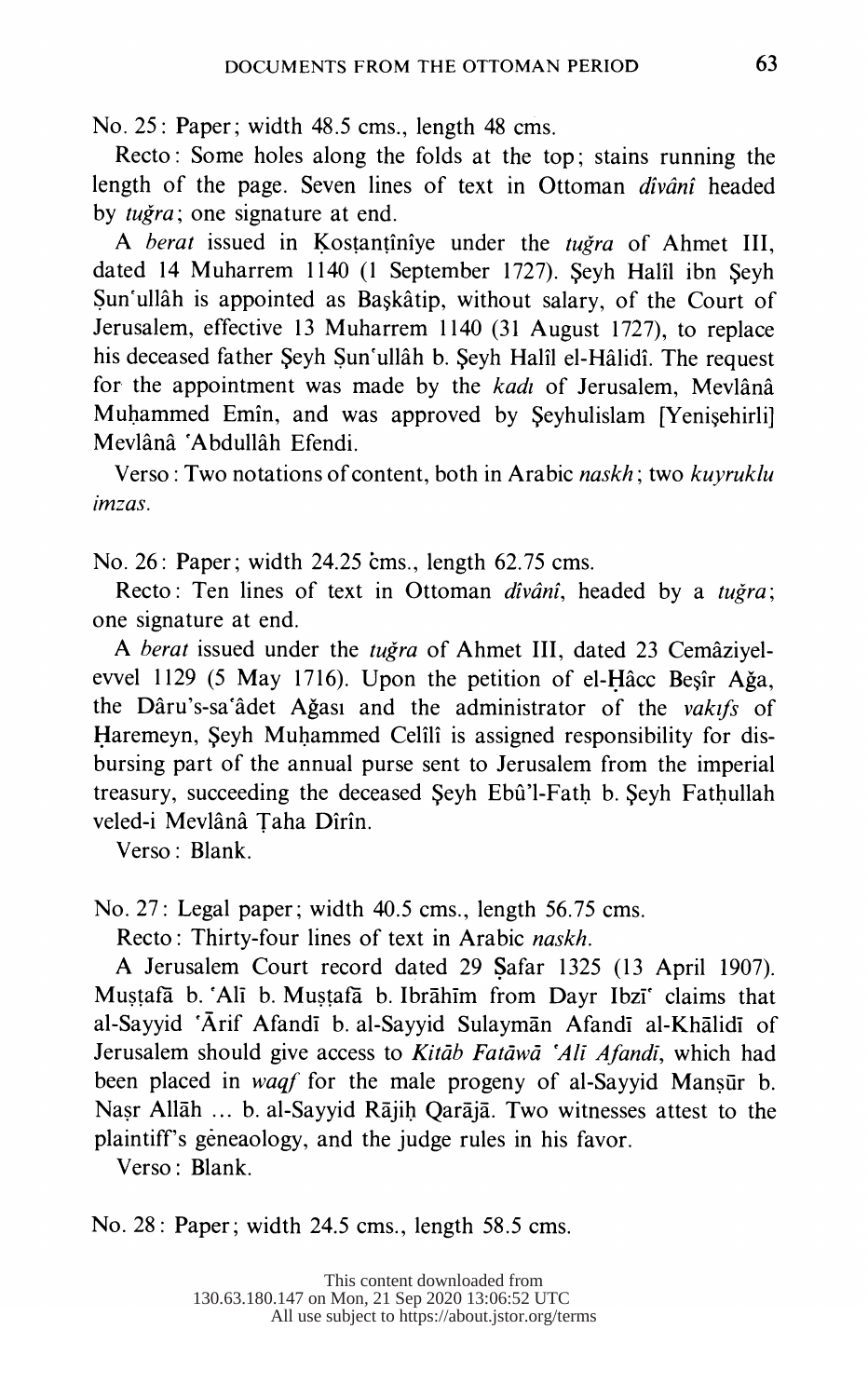Recto: Eleven lines of text in Ottoman divâni, headed by a tuğra; one signature at end.

A berat issued in Kostantiniye under the tugra of Mahmut I, dated 22 Receb 1054 [sic!] (24 November 1644). The sons of Feyzullah, along with one Cûdullâh, are given the joint appointment of Hatib at Mescid-i Aksâ, for a combined daily salary of seven Osmânîs, replacing their father, who relinquished the position. The appoint ment was made at the request of el-Hâcc Besîr Ağa, the administrator of the *vakif* of Harameyn-i Serifeyn, and was considered on 19 Receb 1154 (30 November 1741).

 Verso: One notation of registration in Ottoman; two kuyruklu imzas; one religious formula.

No. 29: Paper; width 44 cms., length 61.5 cms.

Recto: Nine lines of text in Ottoman divâni, headed by a tugra; two signatures at the end; one notation in lower left corner.

A berat issued in Kostantînîye under the tuğra of Mahmut II, dated 14 Zilkade 1227 (19 November 1812). Three sons of es-Seyyid 'Alî el-Hâlidî, Muhammed 'Alî, Ibrâhîm, and 'Abdülkâdir, are assigned three paras daily from the vakif of Yûsuf b. Eyyûb, in place of es-Seyyid Muhammed b. Hasan, the muhaddis, who had tendered his resignation. Approval was granted at the request of Mevlânâ Ahmed Beğ, the kadi of Jerusalem, with the support of Seyhulislâm Diurrizade Mevlana es-Seyyid 'Abdullah Efendi.

Verso: One notation of content in Arabic naskh.

No. 30: Paper; width 20.5 cms., length 57 cms.

Recto: Twenty-two lines of text in Arabic *naskh*, headed by an 'unwān with oval seal over a *damgha*.

A copy of a Jerusalem Court record issued by Muhammad Nūrī al-Mawlā Khilāfa bi-Liwā' Quds al-Sharīf, dated 27 Dhū l-Hijja 1330 (7 December 1912). Al-Hajj 'Arif Afandi b. Sulayman Afandi al-Kha lidi of Jerusalem, acting as wakil for Zulfa bint Muhammad b. Yūsuf Ghānim, charges that her husband, 'Abd al-Samad b. Mūsā al-Bashītī, had left her without support *(nafaqa)*. The judge orders the defendant to pay her four *ghurush* and six sagh per day.

 Verso: Notation of registration with oval seal; 2 damghas cancelled with script and seals.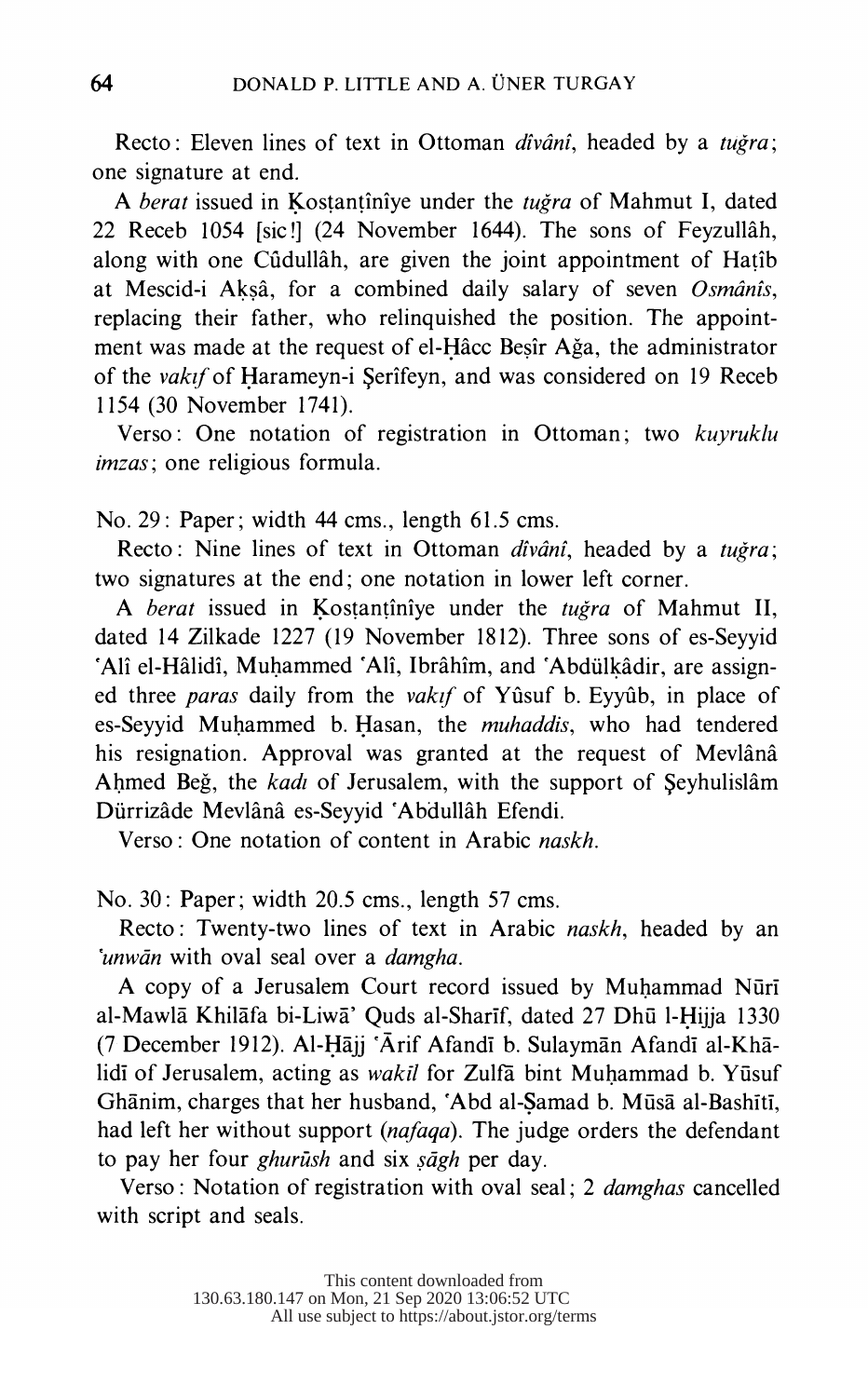No. 31: Paper; width 21.5 cms, length 27.75 cms.

 Recto: Slight tearing along upper folds. Eleven lines of text in Arabic naskh, headed by an 'unwān with oval seal; copies of seven signatures<sup>28</sup> at end.

 A taqrir issued by Isma'il Mas'ud Zada al-Mawla Khilafa bil-Quds al-Sharif, dated mid-Rabi<sup>c</sup> I 1124 (April 1712), assigning al-Shaykh 'Arif Afandi the following offices: half the office of Oa'imqam, Mutawalli, and Nazir at the Madrasa al-Farisiyya in Jerusalem at a salary of five 'Uthmāniyyas per day; reciter of al-juz'ayn al-sharifayn in Nābulūs and at al-Madrasa al-Fārisiyya to replace the deceased Shaykh Abū l-Fath al-Dayrī.

Verso: Two notations of content in Arabic naskh.

No. 32: Paper; width 39.75 cms., length 65 cms.

Recto: Ten lines of text in Ottoman dîvânî, headed by a tuğra, with one signature at end.

A berat issued in Kostantinive under the tugra of Ahmet III, dated 14 Muharrem 1140 (1 September 1727). Seyh Halîl b. Şeyh Şun'ullâh is appointed to the position held by his father, Seyh Sun'ullâh b. Seyh Halil, before his death, as a *müderris* at the Tankiziyya as well as an inspector of its vakif. This appointment, effective 13 Muharrem 1140 (31 August 1727), was made in response to the petition of the Kadi of Jerusalem, Mevlânâ Muhammed Emîn, with the approval of Seyhulislâm [Yenisehirli] Mevlânâ 'Abdullâh Efendi.

Verso: One notation of content in Arabic naskh:

No. 33: Deed paper; width 48 cms., length 151 cms.

Recto: Seventy-eight lines of text in Arabic *naskh*, with one notation in lower right margin.

 A copy, dated 4 Dhu 1-Hijja 1331 (4 November 1913), of a Jerusalem Court record dated 6 Dhū l-Qa'da 1307 (24 July 1890). A large group of persons, including al-Sayyid Sa'id, al-Sayyid 'Abd al-Qadir, al-Sayyid Yūsuf b. Sa'īd Kamālī, al-Sayyid Ishāq Afandī, and others, holding joint ownership of three parcels of contiguous land outside Jerusalem (some of which borders on land owned by al-Sayyid 'Abd al-Rahman

<sup>&</sup>lt;sup>28</sup> None of these are Khalidis; six bear the nisba "al-Dayri". Thanks are due to Miss Karon Salch for translating this document.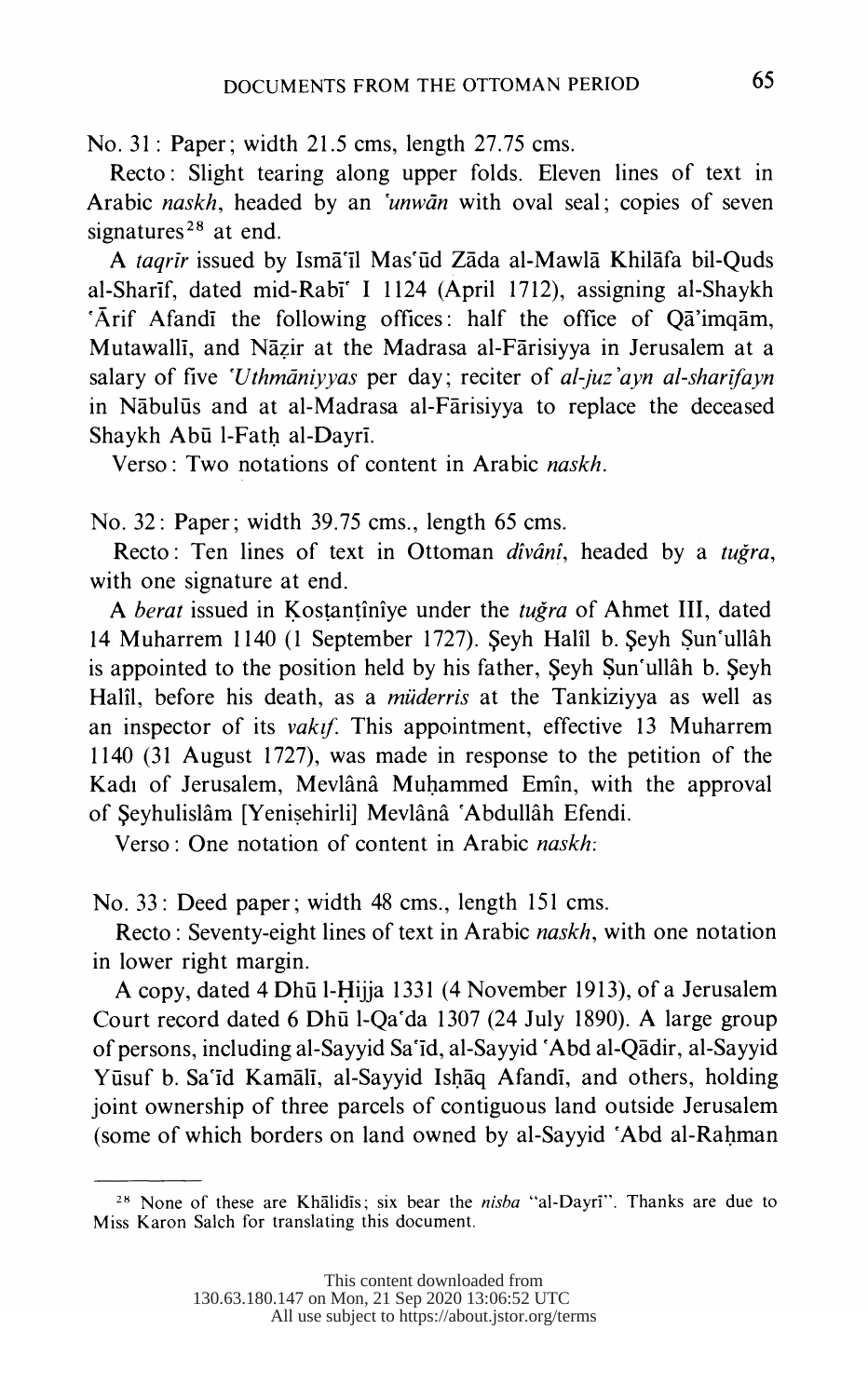Nafidh Afandi b. al-Hajj Muhammad 'All Afandi al-Khalidi) which constitute one piece of land  $(\text{ard } w\ddot{\text{a}}\text{hida})$  ask the court to authorize the division (qisma) and distribution of this land to the individual owners. A group appointed by the court, including al-Sayyid Mu hammad Tahir Afandi al-Khalidi, inspects the land and finds that it qualifies for division. Thereupon the court divides and distributes the property in the manner described in the document.

Verso: Blank.

No. 34: Paper; width 41 cms., length 54 cms.

Recto: Strip along top fold missing.

Fifty-four lines of text, headed by an 'unwān with oval seal, with copies of nine signatures<sup>29</sup> at end.

A Jerusalem court record issued by Abū l-Fadl Muhammad al- Qadi bil-Quds al-Sharif, dated Rabi' I 1181 (August 1767). Al-Sayyid Muhammad b. al-Hajj Khalil Dughri and his nephew Mustafa b. al- .Hajj Talib 'Ali bring charges against 'Ali Basha b. al-Hajj Khidr al-Faqa'i, Nazir and Mutawalli of the *waqf* of his grand-father, Qasim al-Zardkash, claiming that a house belonging to them by inheritance had been illegally incorporated by the defendants into the waqf. The court rules in favor of the plaintiff.

Verso: Notation of content in Arabic naskh.

No. 35: Paper; width 53.75 cms., length 80.5 cms.

Recto: Thirty-five lines of text in Ottoman *divânî kırması*, headed by an 'unwān with seal at upper left of text and a large, badly smeared circular seal at upper right; the text is framed on the remaining three sides by forty-five signatures and seals.<sup>30</sup>

An undated<sup>31</sup> petition issued by the Kadı of Jerusalem, Muftî-zâde Muhammed, on behalf and in the presence of the signatories. The

 <sup>29</sup> Including Ibrahim al-Khalidi, Muhammad al-Khalidi, Ahmad al-Khalidi, Husayn al-Khalidi, and Sayyid 'Ali al-Khalidi.

 <sup>30</sup> Including Ibrahim Sun'ullah Buhari el-Halidi, es-Seyyid Halil Sun'ullah el-Halidi (all three of whom sign as students—*talebe*—at al-Aqsa.

<sup>&</sup>lt;sup>31</sup> The document is signed by Muhammad Paşa, Vâlî-i Kuds-i Şerîf. Since it is known that a Muhammed Paşa was Vâlî of Jerusalem from 1216 (1801) to 1222 (1807), the document might date from this period. See 'Arif al-'Arif, al- $\dot{M}u f a s s a l f$ i Ta'rikh al-Quds (Jerusalem: Matba'at al-Ma'arif, 1961), pp. 317-328 for a list of the governors of Jerusalem.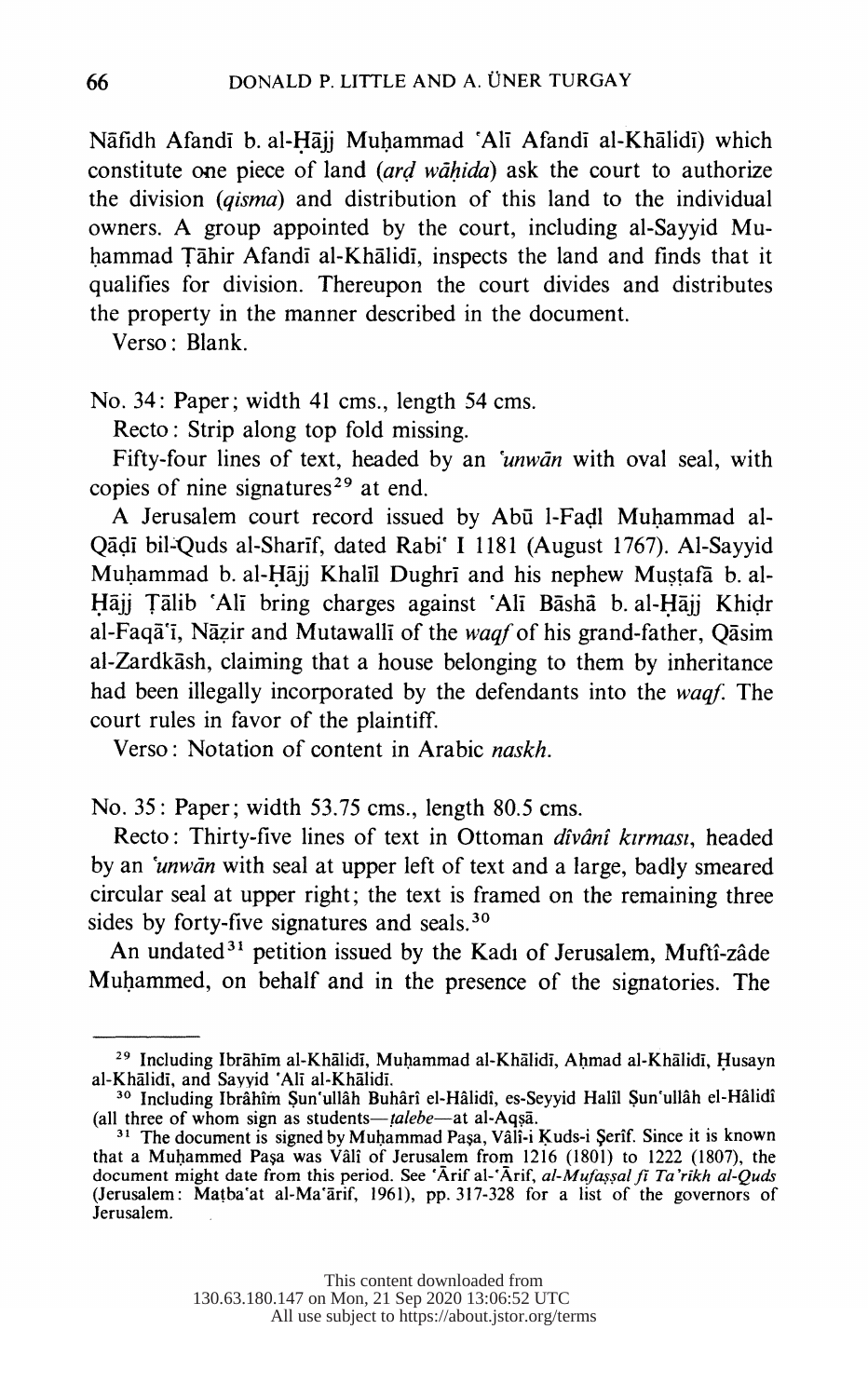petitioners request that (a) el-Hâcc Yûsuf Ağa of Silâhsör-i Hâsse, who had been sent to quell a disturbance at the fortress of Jerusalem and had subsequently become the *mütesellim* there, be retained; (b) that the request sent to Istanbul by the supporters of the governor of Damascus suggesting that the fortress be placed under the control of his commander and soldiers be denied; (c) that the accusation sent to Istanbul by the *mütesellims* under the Governor of Damascus accusing el-Hâcc Yûsuf Ağa of wrongdoing and supporting the governor be disregarded; (d) that the petitioners attest to the justice of al-Hâcc Yûsuf Ağa's rule and his loyalty to the Porte; (e) that it be understood that if control is given to the *mütesellims* of the Governor of Damascus, the local people will contemplate emigrating; (f) that the local people [of Jerusalem] and the petitioners respectfully await a favorable response.

Verso: One notation of content in Arabic naskh.

No. 36: Paper; width 34.75 cms., length 126.25 cms.

 Recto: Thirteen separate entries with a total of fifty lines of text, plus headings and signatures, twelve in Ottoman, one in Arabic, rika.

A list of the appointments and promotions of Mûsâ Şefîk Efendi, the son of Halidizade es-Seyyid Muhammed Tahir Efendi:

- (1) Appointed Katib of the Court of Jerusalem; dated 21 Receb 1289 (24 November 1872).
- (2) Appointed assistant to the Baskatib at the Court of Jerusalem, effective 15 Muharrem 1297 (29 December 1879).
- (3) Assigned the grade of *ibtida<sup>* $\lambda$ *</sup>-i haric* at the Lutfi Pasa Medresesi in Edirne; dated 19 Zilkade 1292 (17 December 1875).
- (4) Promoted to the grade of  $m\hat{i}$ sila-i sahn at the Lutfi Paşa Med resesi and \$ihabi-zade Huseyn Efendi Medresesi in Edirne; dated 3 Ramazan 1294 (11 November 1877).
- (5) Promoted from the grade of  $m\hat{i} sila i sahn$  at the Sihabi-zade Medresesi and the Ulay 'Asim Beg Medresesi in Edirne to the grade of *ibtidâ altmisli*; dated 15 Receb 1299 (2 June 1882).
- (6) Presently holding the grade of *ibtida altmisli* at the Ulay 'Asim Beg Medresesi in Edirne and the position of Baskatib at the Court of Jerusalem, promoted to the grade of *mûsila-i Sülev*mânîye; dated 5 Receb 1305 (18 March 1888).
- (7) Promoted to the grade of  $p\hat{a}ye-i$  mücerred of  $\hat{I}zmir$ ; dated 14 Sa-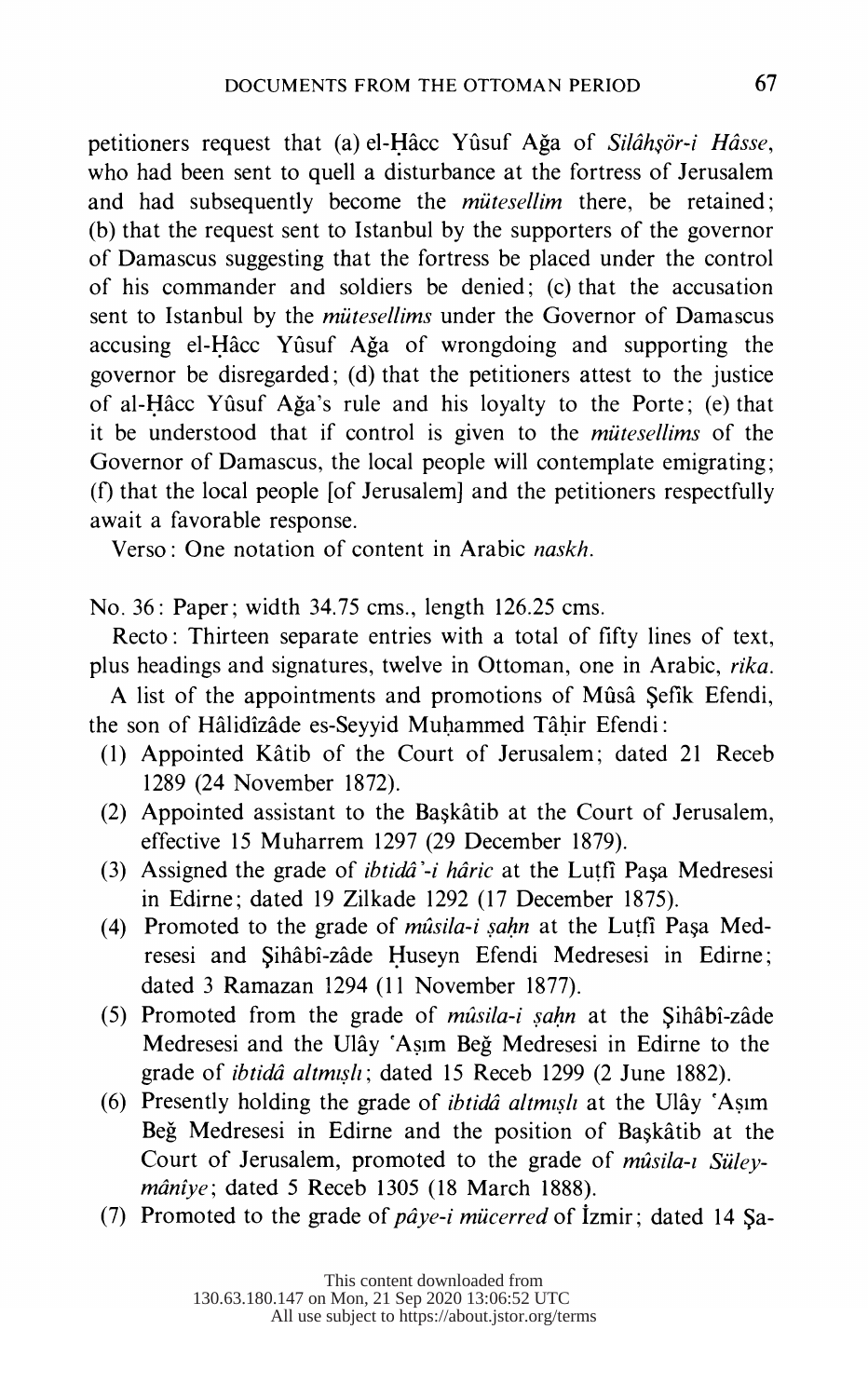ban 1323 (24 December 1905) and 10 Tegrin-i evvel 1321 (10 October 1903).

- (8) Recommended for promotion to the grade of *devrive mevleviyeti*  by Na'ib-i Kuds-i Serif Zeynii'l-'abidin on the basis of eighteen years' experience at the grade of mûsila-i Süleymânîye; dated 1 Tesrîn-i evvel 1321 (1 October 1903).
- (9) Accepts promotion to *pâye-i mücerred* of  $\lim_{x \to 0}$ ; dated 21 Kânûn-i evvel 1321 (1903).
- (10) Promoted to grade of  $p\hat{a}ye-i$  mücerred of  $\hat{I}z$ mir; dated 23 Safer 1324 (18 April 1906).
- (11) Appointed Baskâtib of the Court of Jerusalem; dated 14 Saban 1299 (1 July 1882). Arabic.
- (12) Advised in a letter from Mehmed Feyzullah 'Abdii'l-hamid el- Amidi to perform the duties of BaSkatib in conformity with divine principles; dated 1 Muharrem 1304 (30 September 1886).
- (13) Advised in a letter from Alfisi-zade es-Seyyid Mustafa Zeynii'd-din in Jerusalem to perform the duties of Başkâtib with good will and sincerity; dated 27 Rebiyiilahir 1322 (10 June 1904).

Verso: Notation of content in Arabic naskh.

No. 37: Deed paper; width 27.25 cms., length 40.5 cms.

Recto: Thirty-four lines of text in Ottoman rika script.

A copy of a *ferman*, dated *evâhir* Cemaziyelâhır 1257 (9-17 August 1841). Local officials are informed of the new commercial convention signed between the Ottoman State and Great Britain and France, with confirmation of the following points: (a) Ottoman monopolies on all produce are abolished; (b) Ottoman restrictions on the move ments of foreign merchants and merchandise are no longer in effect; (c) the new rates of duty established by the convention are to be followed; (d) the privileges accorded to British and French merchants are to be extended to Austrian merchants; (e) the Austrian merchant, Samuel Finkelstein, travelling to Jerusalem and Jaffa under a special berat, is to be extended all the privileges of the convention.

Verso: Blank.

No. 38: Paper; width 38 cms., length 53.75 cms.

Recto: Ten lines of text in Arabic *naskh*, headed by a large oval seal, with date at end.

A decree, dated 25 Rajab 1228 (24 July 1813), issued by the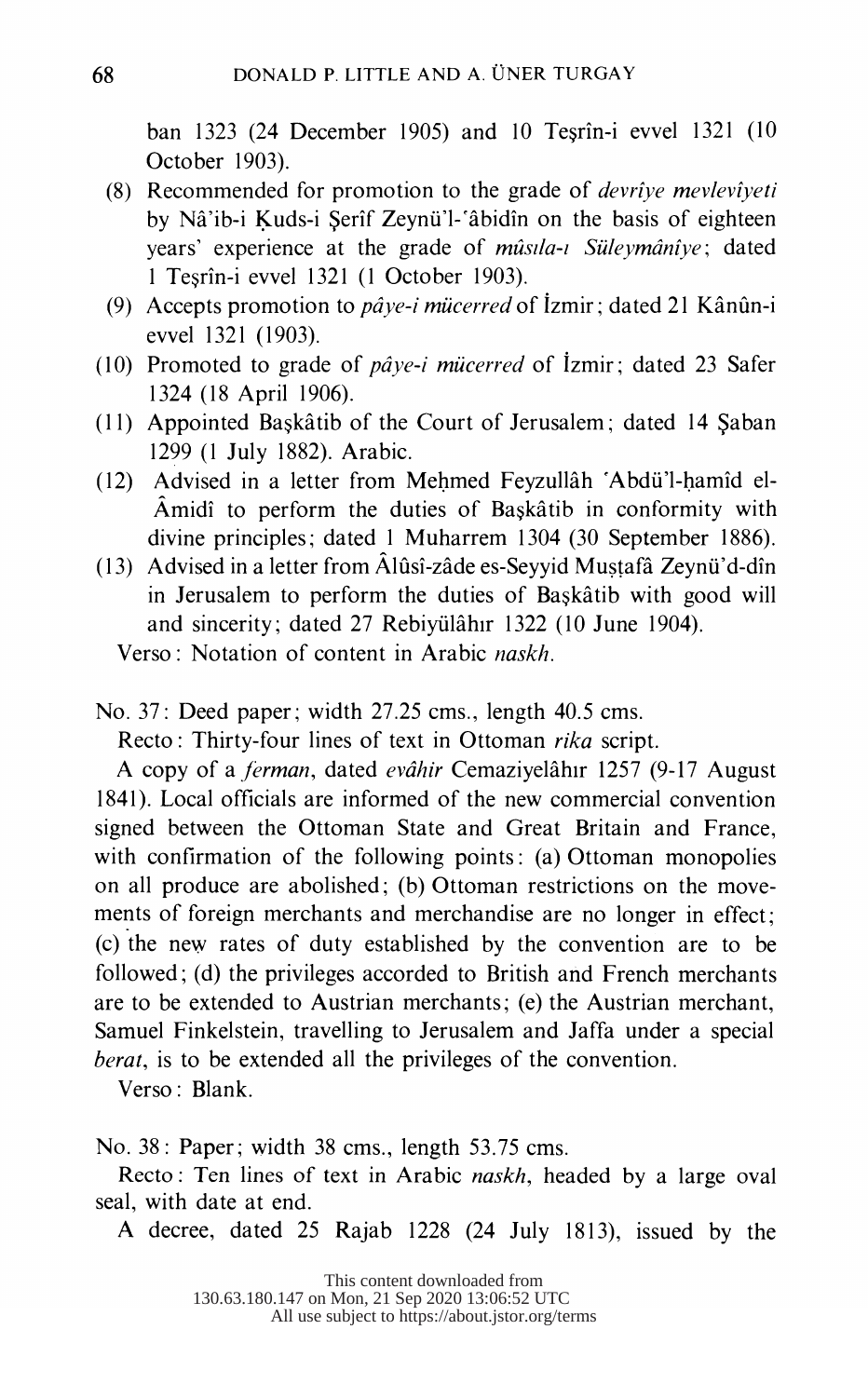Divan of Damascus reinstating Sayyid 'Ali al-Khalidi as Bashkatib of the Jerusalem Court and appointing him as temporary Na'ib of the same court.

Verso: Notation of content in Arabic naskh.

No.39: Paper; width 9.5 cms., length 27.75 cms.

 Recto: There appears to be a strip torn from the bottom of a large document; it is folded in the middle.

Five lines of texts with three lines of notation in upper right corner; a large oval seal at bottom left which reads: "Majlis Kabir Liwa' Quds Sharif".

 Verso: The right-hand half contains one line of text in Arabic naskh with two notations at the top; at the bottom there are thirteen oval and circular seals, twelve of which are in Arabic/Turkish, one in Hebrew, placed under seventeen titles of officials. The left half contains two lines of text with an oval seal. This fragment deals with a petition to the Council of Jerusalem by an individual who wants to sell  $1/8$  of land (waqf?) to his partner; the Council denies its permission for this transaction. The fragment bears several dates and seems to have been written in Aylul 278 or 279 (September 1861 or 1862).

No. 40: Deed paper; width 41 cms., length 57 cms.

 Recto: Thirty-four lines of text in Arabic naskh; one notation at lower right.

 A copy of a Jerusalem Court record, dated 1 Dhi l-Qa'ada 1309 (28 May 1892). Al-Sayyid Ibrahim Afandi b. al-Sayyid 'Abd Allah Afandi b. al-Sayyid Ibrahim al-Namiri of Jerusalem, Mutawalli of his grand-father's waqf, charges that al-Sayyid Yūsuf b. al-Sayyid Rashid b. Yūsuf Ghānim had taken illegal possession of a building in Mahallat al-Wad belonging to the waqf. The court rules in the plaintiff's favor and orders the payment of a rent of thirteen French lira annually and the return of the house to the waqf. The names of al-Sayyid 'Abd al-Rahman Naqa Afandi al-Khalidi and al-Sayyid 'Ata' Allah Rafit Afandi b. al-Sayyid Khalil Afandi al-Khalidi figure as signatories to a tazkiyya for one of the shuhud.

Verso: Blank.

No. 41: Paper; width 34 cms., length 46.5 cms.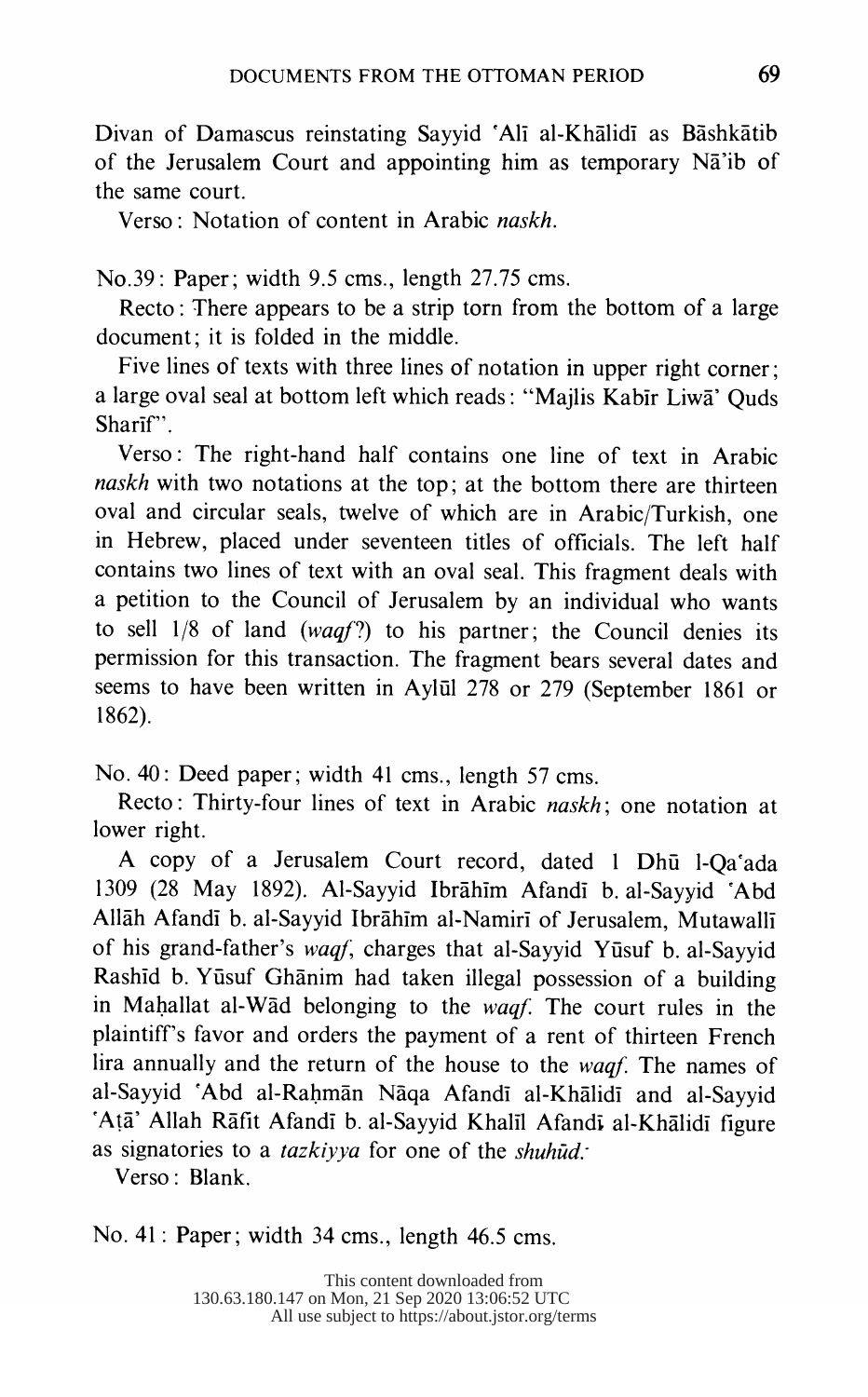Recto: Nine lines of text in Ottoman *divânî* script, headed by a tuğra.

A berat issued in Kostantinive under the tugra of Ahmet III, dated 15 Muharrem 1121 (27 March 1709). Es-Seyyid Halil is appointed to an unspecified position at the Tomb of David with a salary of five *paras* daily to be paid from the income of the *vakif* of Hasseki Sultân.

Verso: Notation of content in Arabic naskh; two kuyruklu imzas.

No. 42: Paper; width 55.5 cms., length 59.5 cms.

 Recto: Some strips missing, and tears, along top; a split along right center fold. In the center there is a text (1) of twenty-six lines in Arabic nasta'liq, headed by a basmala and an obliterated 'unwān. To the right of and perpendicular to the text there are three notes in naskh. In the upper right margin there are facsimile copies of three seals. In the middle right margin there are two texts; the first (2) con sisting of twelve lines in *nasta'liq* headed by *basmala*, with the scribe's signature at bottom left; the second (3) consisting of twenty lines of text in naskh, headed by basmala, with signatures at end. In the left margin there are also two texts: the upper one (4) consists of eight lines of text in *nasta'liq* headed with *basmala*, with signature and facsimile of seal at end; the lower one (5) has twenty-seven lines of text in *nasta'liq*, headed by *basmala*, with the  $k\bar{a}t$ *ib's* signature and facsimile seal at end. The central text (1), dated 10 Dhūl-Hijja 1240 (26 July 1825), grants authorization ( $ii\bar{a}za$ ) to al-Sayyid Muhammad Afandī al-Khālidī, al-Nā'ib al-Shar'ī and Ra'is al-Kuttāb bi-Mahall al-Hukm in Jerusalem, to transmit (talqin) the hadith qudsi: "Lā ilāha illā Allāh kalimatī wa-anā huwa fa-man qālahā dakhala hisni wa-amina 'iqabi", as recorded in 'al-Bukhari with variants elsewhere. In text (2) Muhammad Abū l-Hudā al-Sayyādī al-Rifa'i al-Khalidi, Naqib al-Ashraf in Aleppo, authorizes Yasin Afandi al-Khalidi b. al-Sayyid Muhammad Afandi al-Khalidi to trans mit "La ilaha illa Allah hisni wa-man dakhala hisni amina min 'adhābī". In text (3) 'Alī b. Badr al-Dīn Jamā'a al-Kinānī, Mudarris and Khațib at al-Masjid al-Aqșā, grants his ijāza to al-Sayyid Mūsā Afandi [al-Khalidi]; dated 16 Rabi' I 1328 (28 March 1910). In text (4) Mahmud al-Hamrawi, Mufti Dimashq al-Sham, authorizes 'Abd al- Rahman Afandi to transmit: "Inni ana Allah, la ilaha illa ana man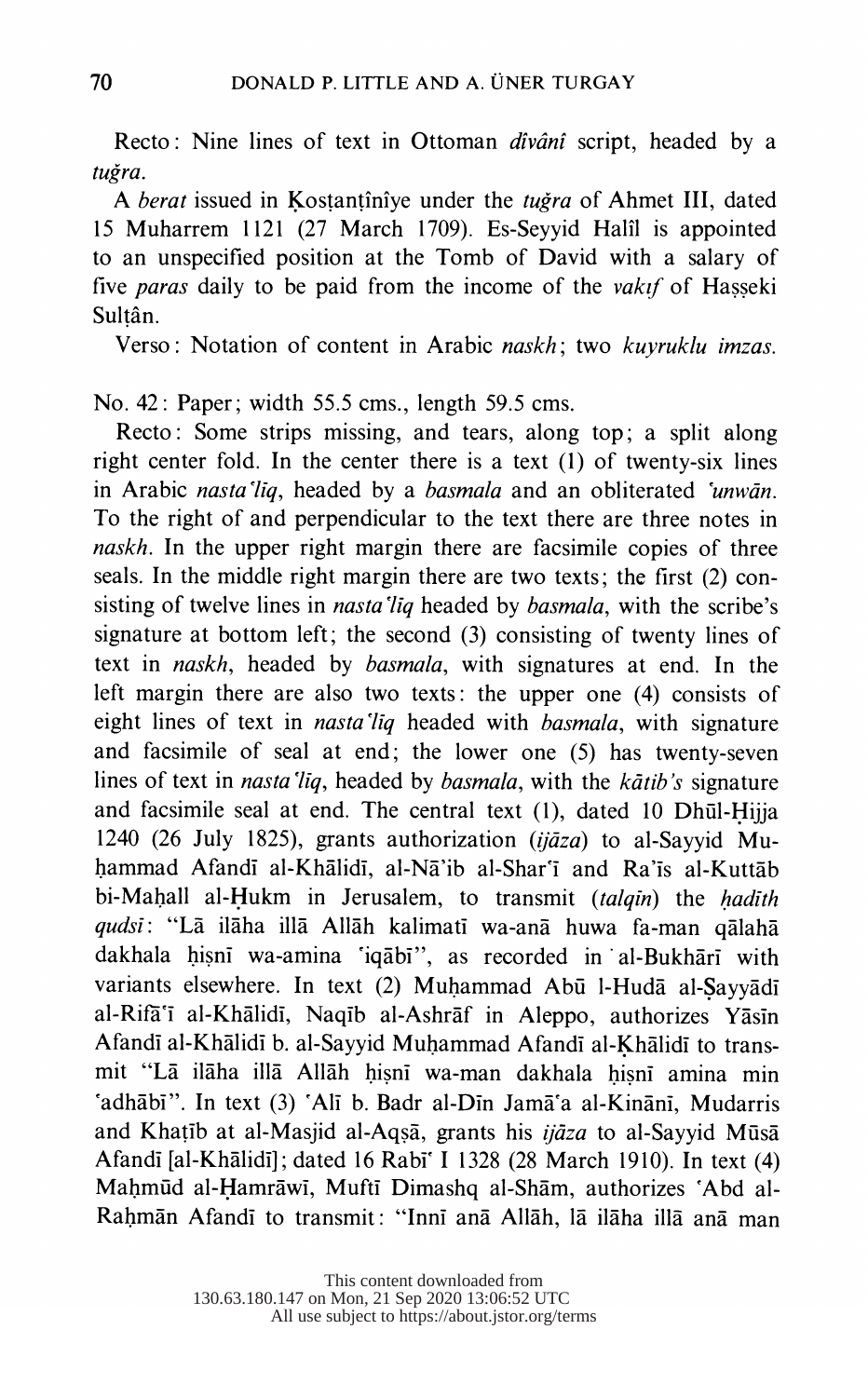aqarra li bil-tawhid dakhala hisni amina min 'adhabi". In text (5) al-Hājj Yūsuf al-Sadīq al-Imām al-Hasanī Muftī al-Sādāt al-Shāfi'iyya in Jerusalem gives *ijāza* to al-Sayyid 'Abd al-Mutallib Qāsim Afandī al-Khālidī to transmit the *hadīth qudsī*, "Lā ilāha illā Allāh kalimatī wa-ana huwa fa-man qalaha dakhala hisni wa amina 'iqabi". Dated 10 Dhu 1-Hijja 1314 (12 May 1897).

Verso: Notation of content in Arabic naskh.

 No. 43: Paper: width 57.75 cms., length 82.5 cms. This is a copy, in Arabic naskh, of document no. 42.

No. 44: Deed paper; width 41 cms., length 109.5 cms.

 Recto: Fifty-seven lines of text in Arabic naskh with one clerical notation at lower right.

 A copy, dated 27 Jumada II 1330 (13 June 1912), of a court record, dated 27 Rabi' I 1252 (11 July 1836), from the register of the Jerusalem Court. Yusuf Bak al-Qabbani, Mutawalli of the *waaf* of his paternal grandfather Yūsuf Bak, asks permission for exchange (istibdal) of delapidated properties belonging to the waqf in Bab al-'Amud for cash in order to purchase property which will be beneficial to the waqf. A commission appointed by the court, including Mustafa al- Khalidi, Mahmud al-Khalidi, and al-Hajj Rashid al-Khalidi, inspects the property, verifies the Mutawalli's claim, and recommends an istibdal of 3000 Asadi ghurush. This amount is contested by the Mutawalli but upheld by the court.

No. 45: Paper; width 81.5 cms., length 56.75 cms.

Recto: Slight tears along the right-hand horizontal folds.

 The right-hand half of this document contains twenty-nine lines of printed Arabic text, with three lines of heading and an Ottoman flag in the upper right-hand corner, and twenty-nine signatures at the end; the name of the press al-Matba'at al-'Āmira, bi-Dār al-Khilafa, in the lower left corner.

A call to *jihad* bearing the signature of the Shaykh al-Islam and twenty-eight other dignitaries, dated 4 Muharram 1333 (22 November 1914). All Muslims are summoned to holy war against the Russians, British and French. The left-hand half of the document is divided into five paragraphs, from two to five lines in length, each with a